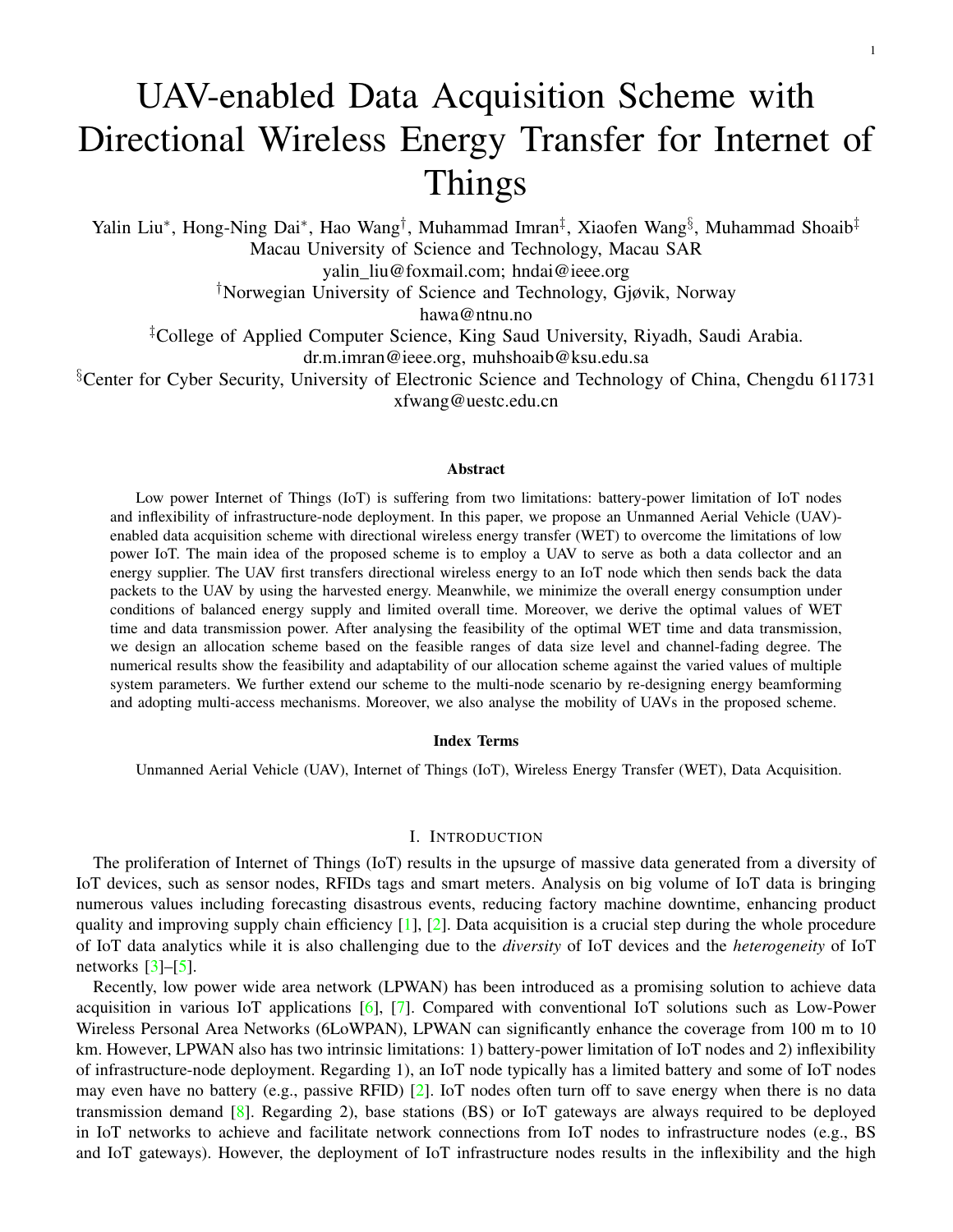

<span id="page-1-0"></span>Fig. 1. Application scenarios of UAV-enabled data acquisition with WET

expenditure of establishing and maintaining the IoT network. In addition, it is also not always feasible to deploy IoT infrastructure nodes in scenarios like rural pastures, mountainous areas and ruins after disasters [\[9\]](#page-19-1).

The recent advances in Unmanned Air Vehicle (UAV) technologies have received extensive attention from both academia and industry. UAVs have a wide diversity of applications in both military and civil fields mainly owing to their high mobility and deployment flexibility [\[10\]](#page-19-2)–[\[14\]](#page-19-3). Many studies employ UAVs as relay nodes to extend the coverage of communications networks  $[15]$ ,  $[16]$ . In addition, the studies such as  $[17]$ ,  $[18]$  exploit UAVs as the data collectors hovering over the area with IoT nodes to obtain the IoT data.

On the other hand, wireless energy transfer (WET) technologies are exploited to transfer radio energy to wireless nodes so as to prolong the life-span of networks [\[19\]](#page-19-8), [\[20\]](#page-19-9). Since general wireless channels of WET often experience high attenuation and large path loss, recent studies tend to investigate the energy-maximization scheme to cope with different requirements. For example, recent studies  $[21]$ – $[23]$  investigate maximizing the received energy at multiple users or single user. Meanwhile, [\[21\]](#page-19-10) presents the *energy beamforming* technology that can get a maximum harvested power by controlling the transmit beamforming (BF) vector in advance.

The integration of UAV and WET technologies can overcome the aforementioned limitations of IoT data acquisition. In particular, a UAV can transfer radio energy to an IoT node which can then have enough energy to transmit data back to the UAV. During this procedure, the UAV plays a role of serving as both an energy supplier and a data collector in IoT. Accordingly, a number of IoT application scenarios can be benefited from UAV-enabled WET and data acquisition, such as forest fire surveillance, smart farms, water-quality monitoring in rural areas as shown in Fig. [1.](#page-1-0) Some recent studies exploit the integration of UAVs with WET technology (e.g., [\[24\]](#page-19-12)–[\[27\]](#page-19-13)). For example, the work of [\[27\]](#page-19-13) investigates the optimal UAV trajectory when UAVs are used as energy suppliers to IoT nodes. However, most of existing studies assume that radio energy is broadcast omni-directionally (i.e., toward all directions) thereby leading to the poor energy harvesting efficiency.

In contrast to prior studies, this paper concentrates on designing a controllable WET by exploiting energy beamforming (BF) technology to transfer radio energy to an IoT node in a directional manner, consequently improving the energy harvesting efficiency. For the purpose of exposition, we consider the UAV-enabled data acquisition system for a single IoT node, in which the UAV transmits BF energy signal to the IoT node. The IoT node then sends back the data to the UAV by using the harvested energy. During this process, it is crucial to guarantee the optimal energy supply to complete a data acquisition task given a limited time. To this end, we aim at finding the optimal energy supply strategy to complete a data acquisition task from a UAV to an IoT node.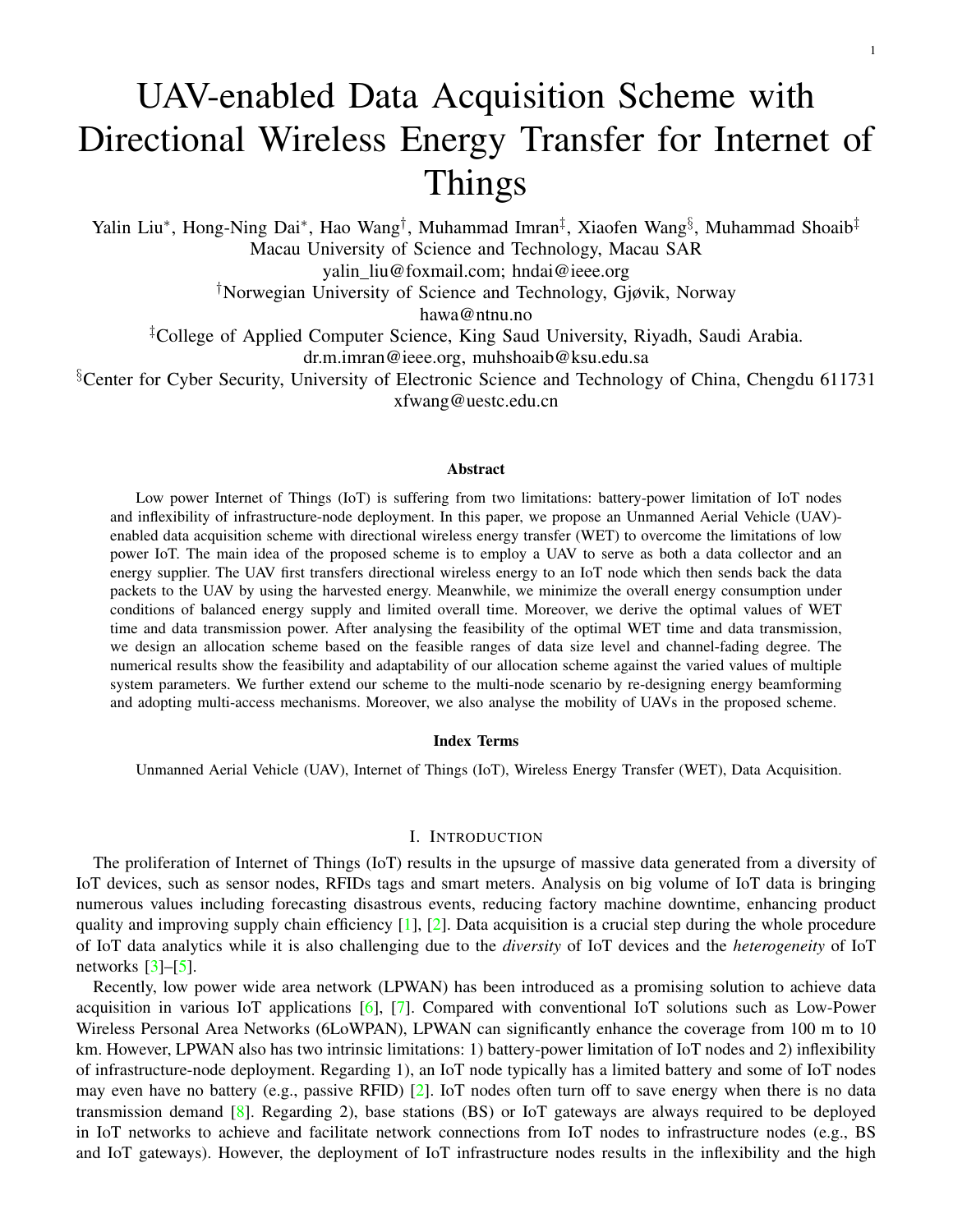

<span id="page-2-0"></span>Fig. 2. A UAV-enabled data acquisition consisting of four steps

This optimization problem is subject to sufficient energy supply and the maximum overall time. *To the best of our knowledge, this work is the first to explore the controllable WET scheme for UAV-enabled communication tasks*. The proposed scheme can be easily extended to a general scenario consisting of multiple IoT nodes and multiple UAVs, in which a UAV can transfer radio energy to IoT nodes in a merry-go-round manner (i.e., one by one) and multiple UAVs can essentially cover a wider area.

The main contributions of this paper are summarized as follows.

*The first contribution is proposing UAV-enabled data acquisition scheme with WET*. In particular, we consider that a dispatched UAV serving as the data collector will fly over a pre-determined area containing IoT nodes and conduct data acquisition tasks. Without loss of generality, we assume that there must be a UAV control center responsible for UAV's dispatching, path planning, and the resource pre-allocation as shown in Fig. [1.](#page-1-0) When the UAV flies to an IoT node and activates the IoT node, the data acquisition task starts. We consider the UAV mounted with an antenna array with  $N$  antenna elements to generate BF energy signal for a directional WET. In order to achieve a successful and controllable task, we design a four-step communication process for every data acquisition task: 1) IoT-node activation, 2) IoT-node localization, 3) wireless energy transferring, 4) data transmission.

*Second, we formulate an energy minimization problem to maximize the overall energy efficiency during WET and data transmission*. This optimization problem is subjected to two constraints: balanced energy supply and limited overall time. We then obtain closed-form expressions of the optimal WET time and data transmission power after solving the optimization problem. The optimal solution gives two options for adapting the different value ranges of system parameters (for simplification, we redefine a joint system parameter - channel fading degree to explain the meaning of two ranges). The first-case solution can offer a more stable energy harvesting and data transmitting power for the IoT node because it supports a more flexibly value for overall time in a better channel fading range. The second-case solution supports the fixed overall time (at its maximum value) but the data transmitting power is not so stable because of the worse channel fading range adapted in this solution.

*Last, we design a resource allocation scheme based on the optimal solutions in the energy minimization problem*. In particular, two allocation functions are proposed to adapt the different ranges of channel fading degree. We analyse the feasibility of our scheme by substituting the numerical values of system parameters (such as distance, path loss and fading distribution). Accordingly, we get the specific allocation values for WET time and data transmitting power. We demonstrate that our scheme is feasible since allocation parameters fall into the feasible ranges of system parameters. We also show that the allocation parameters are adjustable with the varied values of system parameters. Moreover, we also extend our analysis to the multi-node scenario and investigate the mobility of UAVs.

The rest of this paper is organized as follows. Section  $\Pi$  introduces the design of the communication procedure and system models. In Section [III,](#page-5-0) we formulate the optimization problem and derive the optimal solution. Section [IV](#page-7-0) presents a feasible allocation scheme. Section  $V$  gives numerical results of the proposed allocation scheme and its performance. Section [VI](#page-13-0) presents the extension of our scheme for multiple nodes and discusses the mobility of UAVs. In Section [VII,](#page-15-0) we conclude this paper.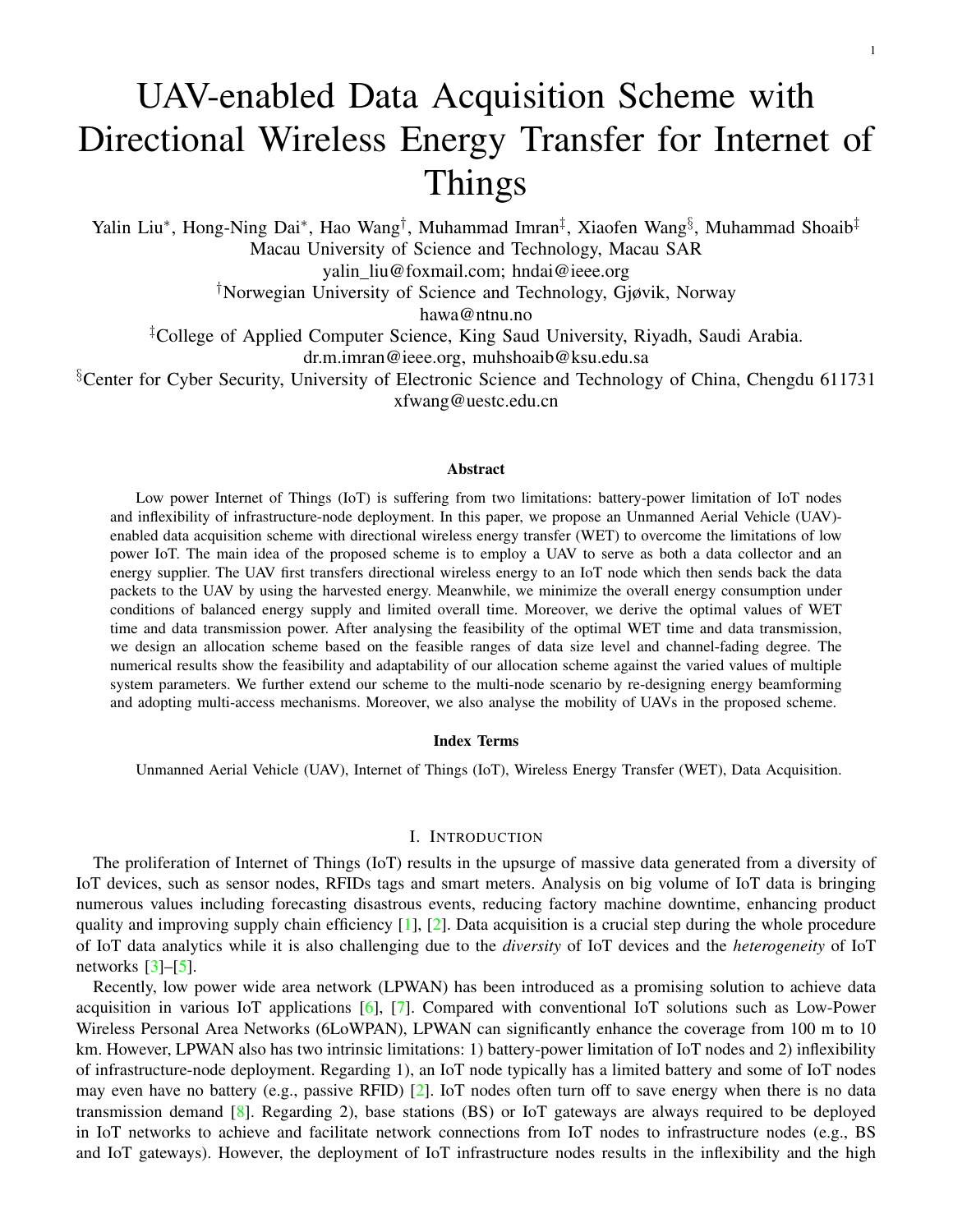TABLE I FOUR-STEP COMMUNICATION PROCESS IN ONE TASK

<span id="page-3-2"></span>

| <b>Step 1</b> The UAV broadcasts a wake-up signal to the IoT node.                           |
|----------------------------------------------------------------------------------------------|
| <b>Step 2</b> The IoT node transmits a feedback signal to the UAV.                           |
| <b>Step 3</b> The UAV transmits the BF energy signal to the IoT node toward its orientation. |
| <b>Step 4</b> The IoT node uses harvested energy to transmit its sensed data.                |

## II. UAV-ENABLED DATA ACQUISITION

<span id="page-3-0"></span>Section [II-A](#page-3-1) gives communication design of a data acquisition and Section [II-B](#page-4-0) shows the mathematical model in data acquisition.

## <span id="page-3-1"></span>*A. Communication design*

We assume that the trajectory path and battery storage of every UAV are pre-allocated by a remote ground control node (or a UAV control center) [\[28\]](#page-19-14). The UAV control center can designate UAVs to complete data acquisition tasks according to prior knowledge including the distribution of IoT nodes, locations of IoT nodes and amount of sensed data. Thus, one dispatched UAV can hover in the location of the IoT node one by one to conduct WET and data transmission along the designed path [\[17\]](#page-19-6), [\[18\]](#page-19-7), [\[29\]](#page-19-15). Additionally, we consider that the UAV control center pre-defines the fixed maximum threshold of energy transmit power (a.k.a. WET power for simplicity) and a maximum threshold of overall time for one task. Given the fixed WET power and a directional BF vector (mainly influenced by wireless channel), the WET time of every task depending on the energy demand of data transmission is sensitive to the wireless link. Thus, we can obtain the optimal wireless energy supply scheme by controlling WET time.

The IoT nodes may not have the data to transmit all the time (e.g., some IoT nodes may collect the data monthly), even though general communication networks in IoT can provide reliable and periodical communications. This phenomenon is especially serious for those nodes constrained by battery and coverage since they have neither enough energy nor the available data receivers. Hence, we use the radio frequency (RF) wake-up mechanism from  $[30]$ ,  $[31]$  to provide an on-demand data acquisition, in which the UAV transmits a wake-up signal to the IoT node and then the IoT node is activated upon detecting enough power from the wake-up signal. Compared with periodic-based communications in LPWAN, RF wake-up mechanism is more flexible and suitable for data acquisition applications with sporadic transmissions especially for those IoT nodes in deployment-constrained areas.

Combining the wake-up mechanism with WET and data transmission, we design a 4-step communication process in one data acquisition task (we call it *one task* for simplicity in rest of this paper) as shown in Fig. [2.](#page-2-0) We consider that the UAV flies above an IoT node along the predefined trajectory. Then the UAV hovers over a rough position upon the IoT node and conducts a communication with the IoT node through the following four steps. In *Step 1*, the UAV wakes the IoT node up by broadcasting an activation signal [\[30\]](#page-19-16). In this step, the IoT node is activated by detecting enough power from the wake-up signal. In a general case, given a certain height, the received power at IoT nodes depends on the power of the wake-up signal. For simplicity, we assume that the power of the wake-up signal is large enough to activate IoT nodes. This *large enough* power value can be computed and designed by UAV control center. After *Step 1*, the IoT node then conduct *Step 2*, i.e., transmitting a feedback signal to UAV. In this step, the UAV can obtain a more specific orientation of the IoT node by analysing the feedback signal via the multi-antenna array [\[11\]](#page-19-18), [\[32\]](#page-19-19), [\[33\]](#page-19-20). In *Step 3*, The UAV transmits the BF energy to the IoT node. Then, in *Step 4*, the IoT node uses the harvested energy to transmit its sensed data to the UAV. Table [I](#page-3-2) summarizes the four steps.

The first two steps are designed for activation and positioning of the IoT node, thereby paving the way for WET and data transmission. The last two steps are more crucial to accomplish data acquisition than the first two steps. It is worth noting that the wake-up time delay is much smaller than the data transmit time. As a result, the delay will not affect most opportunistic sensing applications. Recent work [\[31\]](#page-19-17) has confirmed this observation. Additionally, to investigate a controllable energy supply, we focus on the resource allocation and modelling in last two steps. Moreover, it is necessary to fulfill two goals in last two steps: 1) *achieving the balance between the energy supply*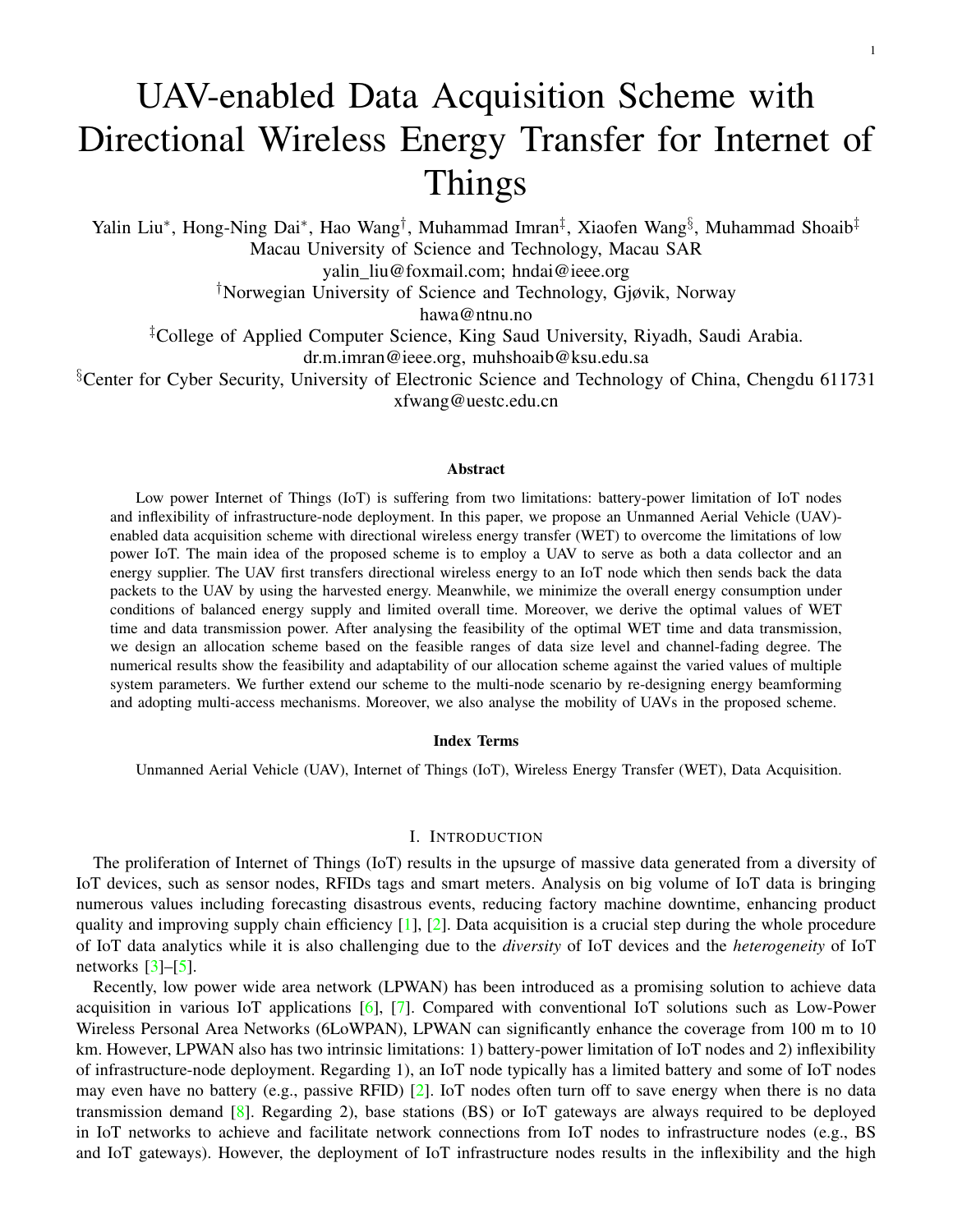*and demand*; 2) *limiting the overall time of WET and data transmission*. These two goals can be mapped to the following two conditions, respectively:

*Balanced Energy Supply*. The harvested energy at the IoT node is required to suffice for energy consumption in data transmission. This condition can help to achieve the highest energy efficiency because the entire harvested energy is used for data transmission without waste. Note that energy supply being higher than energy consumption is a more general consideration to ensure sufficient and reliable energy supply. To simplify the analysis, we refer the (sufficient) harvested energy to the supplied energy, which is essentially equal to the consumed energy for data transmission.

*Limited Overall Time*. The overall time spent at one data acquisition task must be smaller than the maximum threshold value to fulfill the time limitation. In this paper, the overall time is mainly composed of the WET time and the data transmission time while the time spent on the activation process is so small (e.g.,  $8 \mu s$  as in [\[34\]](#page-19-21)) that it can be ignored<sup>[1](#page-4-1)</sup>.

## <span id="page-4-0"></span>*B. Communication Model*

Notably, in our model, we do not consider the flying/hovering power of UAVs because many recent studies such as  $[36]$ – $[38]$  analysed the power consumption caused by UAVs' flying or hovering though it is much larger than that of wireless communications. Moreover, We extend the analysis to the mobile scenario of UAVs in Section [VI.](#page-13-0)

*1) The wireless link:* We assume that a UAV is equipped with a phase-array directional antenna consisting of N antenna elements and an IoT node is equipped with a single omnidirectional antenna. Thus, the wireless link between a UAV and an IoT node can be characterized by a vector  $h \n\supseteq C^{N-1}$ , where  $C^{N-1}$  denotes the space of  $N$  1 complex matrices. We assume that the UAV hovers at a fixed position after the activation process to ensure the directional WET link to the IoT node. Besides, the communication link for ground-to-aerial (G2A) channel/aerial-to-ground (A2G) channel offers a good approximation for the practical G2A/A2G model when the UAV is above a certain altitude, which has been verified by Qualcomm [\[39\]](#page-19-24).

2) The BF energy signal: We denote the BF energy signal by  $S \supseteq C^{N-1}$ . Referring to the energy beamforming model in  $[21]$ ,  $[40]$ , the expression of BF energy signal is given by

$$
s = \sqrt{P_{ET}} w x,
$$

where  $w \nightharpoonup 2$  C<sup>N</sup> <sup>1</sup> denotes the BF vector, x denotes the normalized energy signal, and  $P_{ET}$  denotes the power spectrum density constraint for each sub-band. Referring to [\[40\]](#page-20-0), the inequality  $k\mathbf{s}k_2^2$   $P_{ET}$  always holds to ensure the controllable range of WET power. In this paper, we will design **w** as a normalized vector, i.e.,  $k$ **w** $k_2^2$  = 1. Then  $P_{ET}$  becomes practical energy transmitting power, for simplicity, we call  $P_{ET}$  as WET power in later description.

It is worth mentioning that BF vector is used to achieve directional WET along the IoT node's orientation. BF vector can be specifically generated by using the estimated channel matrix, i.e.,  $\mathbf{w} = \mathbf{v}_1 / k\mathbf{v}_1 k$ , where  $\mathbf{v}_1$  is an eigen-vector that matches with the maximum eigenvalue  $\lambda_1$  of matrix H being the co-variance matrix of  $h$ , i.e.,  $H = h h<sup>H</sup>$ . The expression  $v_1 / k v_1 k$  comes from the energy harvesting maximum problem as given in Appendix A. The solution of this problem leads to an optimal BF vector w that contains the direction of the IoT node. The optimal BF vector leads to the maximum harvested power  $\lambda_1 P_{ET}/k v_1 k^2$  at the IoT node. Hence, in rest of this paper, we use  $\mathbf{v}_1 / k \mathbf{v}_1 k$  to represent the BF vector.

*3) The overall time:* The overall time containing WET and data transmitting is denoted by T. Let the maximum threshold of T be  $T^{max}$ . Hence,  $T T^{max}$  represents the condition of limited overall time. Let  $\alpha$  denote the portion part of WET time where  $0 < \alpha < 1$ . Then  $\alpha T$  represents the time of WET (a.k.a. *WET time* for simplicity in the rest of this paper) and  $(1 \alpha)T$  represents the time for data transmission. Note that the time of signal conversion in energy harvesting and the time in data processing can be negligible because they are much smaller than the overall time T.

<span id="page-4-1"></span><sup>1</sup>Kindly note that recent studies such as  $[31]$ ,  $[34]$ ,  $[35]$  analysed the performance (like delay and energy consumption) of the activation process of low-power IoT nodes. So, we omit the analysis of the activation process in this paper.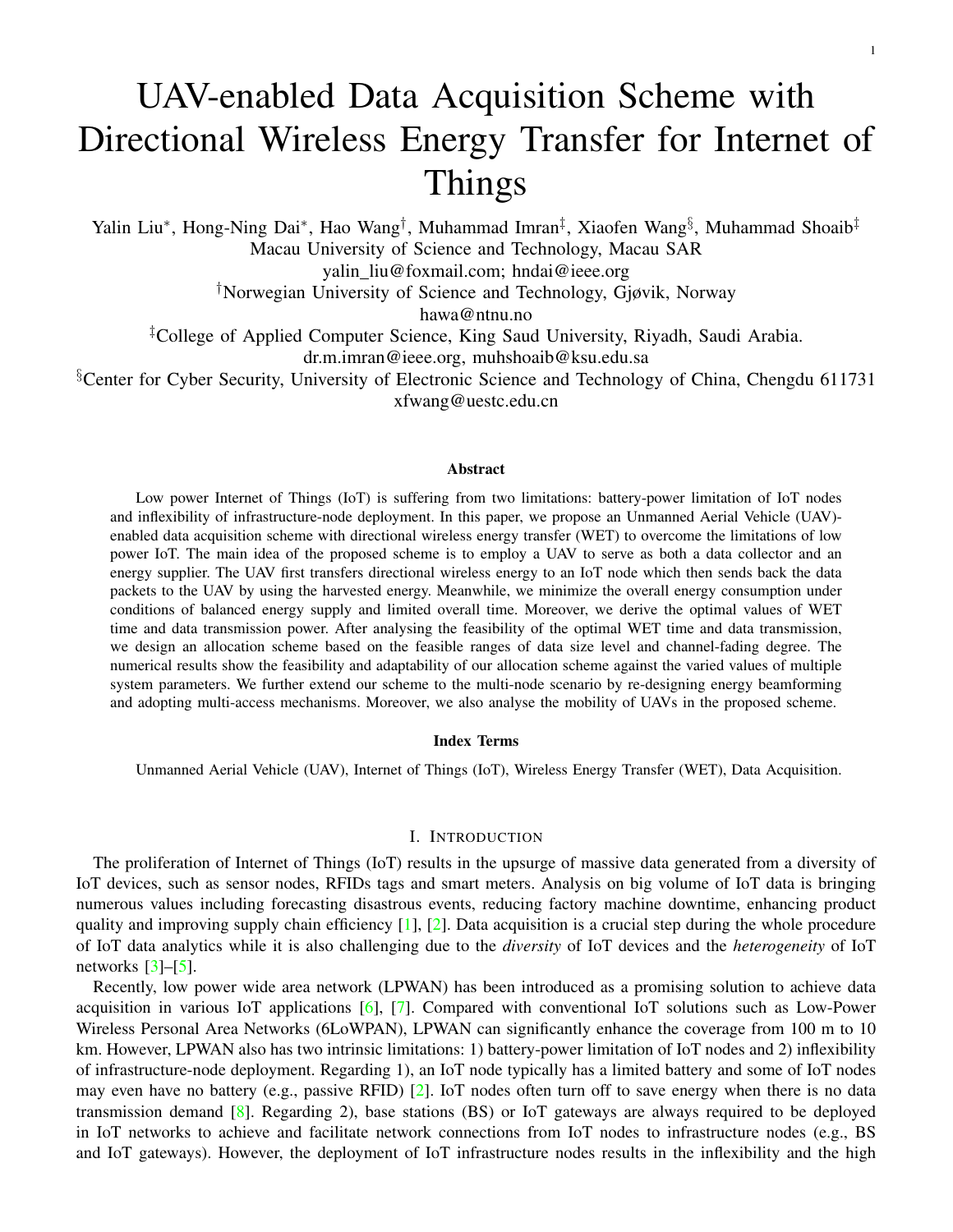*4) The supplied energy:* The supplied energy of one IoT node in a task is denoted by  $e_{EH}$ , which is expressed as follows,

$$
e_{EH} = \zeta \alpha T \frac{\lambda_1 P_{ET}}{k \mathbf{v}_1 k^2},\tag{1}
$$

where  $0 < \zeta$  1 denotes the constant energy conversion efficiency that is the energy loss degree from the received signal to electric energy [\[22\]](#page-19-26), [\[41\]](#page-20-1),  $\alpha T$  is WET time and  $\lambda_1 P_{ET}/k v_1 k^2$  is harvested power of the received signal.

*5) The data transmission:* We denote the data transmission power by p and denote the data transmission size by l. According to Shannon–Hartley theorem  $[42]$ , we can construct the achievable data transmission rate, which is

$$
r = B \log_2 \left( 1 + \frac{p \text{tr}(\mathbf{H})}{N_{noise}} \right),
$$

where B is the transmission bandwidth and  $N_{noise}$  is the noise power. The data transmission time is equal to  $l/r$ . We then have the time equality  $l/r = (1 \alpha)T$  and further derive the expression of T as follows,

<span id="page-5-1"></span>
$$
T = \frac{l}{(1 - \alpha)r}.\tag{2}
$$

We next have the consumed energy at IoT nodes during data transmission, denoted by  $e_{DT}$  as follows,

$$
e_{DT} = p(1 \quad \alpha)T. \tag{3}
$$

Herein, we assume that  $p$  can be controlled by the UAV. This assumption is feasible via transmitting the expected value of  $p$  to the IoT node via the downlink.

*6) Overall Energy Consumption:* Let eoverall be the overall energy consumption in one data acquisition task. We have

$$
e_{overall} = \text{tr}(\mathbf{ss}^H)\alpha T = P_{ET}\text{tr}(\mathbf{w}\mathbf{w}^H)\alpha T = P_{ET}\alpha T,\tag{4}
$$

where  $w w^H = v_1 v_1^H / k v_1 k^2 = I$  is the covariance matrix of w. Obviously, the overall energy consumption in one task is equal to WET energy consumption at the UAV.

# III. PROBLEM FORMULATION

<span id="page-5-0"></span>To find out the optimal energy supply solution while maintaining high energy efficiency, we adopt the minimization of the overall energy consumption in a task as the objective and both the balanced energy supply and limited overall time as the constraints.

## *A. Energy consumption minimization problem*

We mainly consider three controllable system parameters: overall time T, WET time factor  $\alpha$  and data transmission power p. The other system parameters are either fixed as prior knowledge (such as WET power, amount of sensed data, communication bandwidth) or uncontrollable parameters (such as channel fading, noise, and energy conversion efficiency). Here, the fixed value setting of WET power is to ensure a controllable wireless energy harvesting by only changing the WET time  $\alpha T$ . Therefore, we construct an overall energy minimization problem by optimizing  $p, \alpha$  and T as follows:

$$
(P1): \min_{p,T,\alpha} e_{overall} \tag{5a}
$$

$$
\text{s.t.} \quad e_{EH} = e_{DT}, T \; 2 \; (0, T^{\text{max}}] \tag{5b}
$$

where  $e_{EH} = e_{DT}$  represents a balanced energy supply for a generally consideration and T  $T^{\text{max}}$  is the condition of *Limited Overall Time*. The optimal solution in P1 can be used to adjust the data acquisition task in an optimal energy supply-and-demand. For example, multiplying the optimal data transmission power  $p$  by the optimal data transmission time  $(1 \alpha)T$ , we get the optimal energy consumption for data transmission demand; multiplying the WET power  $P_{ET}$  by the optimal WET time  $\alpha$  T, we get the optimal energy supply in WET.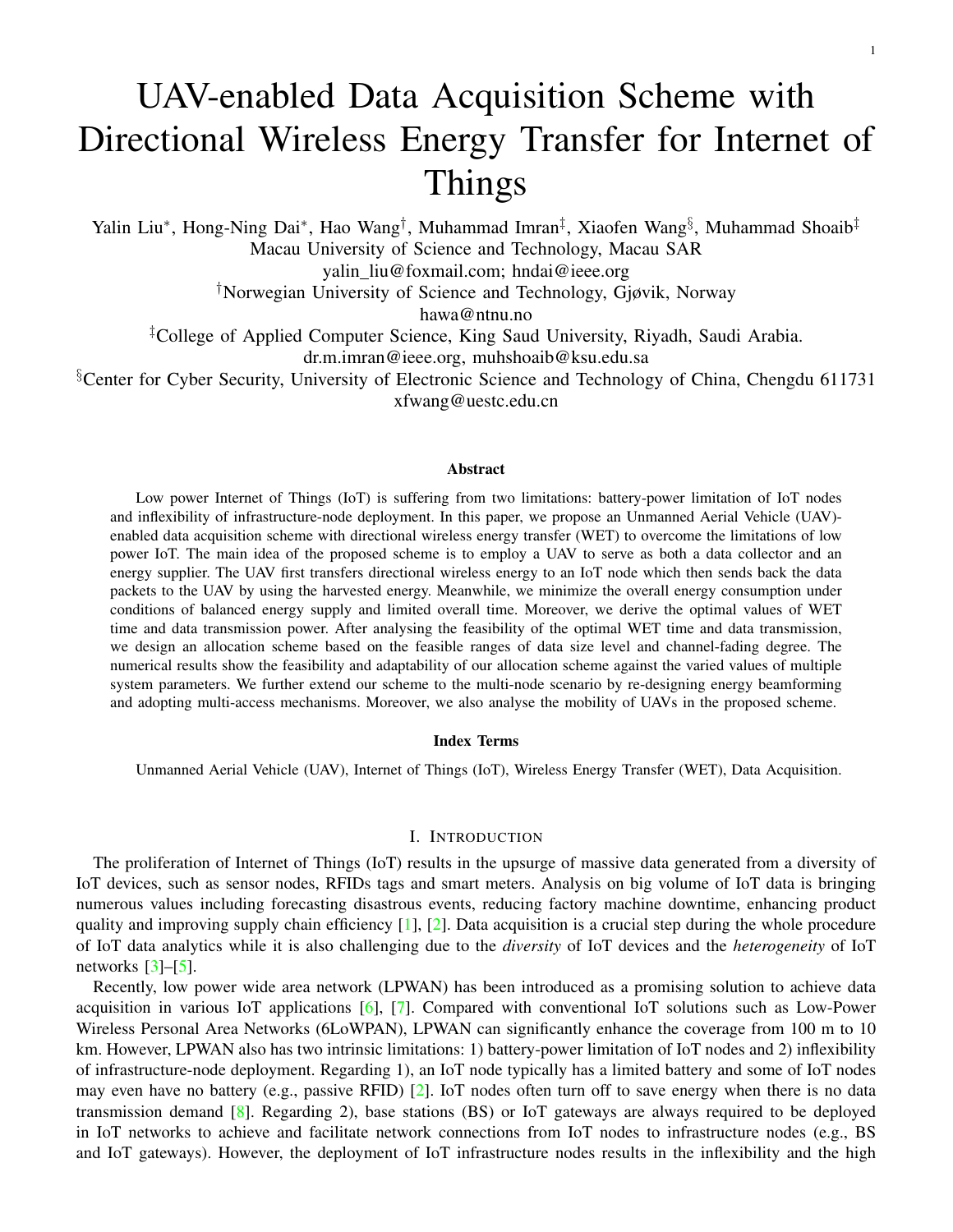# *B. Optimal solution*

Due to fading characteristics of the wireless channel, both WET and data transmission processes are sensitive to the diverse channel fading effects, leading to unstable energy supply-and-demand in a task. Hence, we find that the optimal solution of energy supply-and-demand is related to the channel fading and also constrained by the feasible range of the channel-fading. In order to simplify the analysis of our solution, we define  $\kappa = \frac{N_{noise}}{\epsilon N_{B}}$  $\overline{\zeta \lambda_1 P} \frac{\text{tr}(H)}{\text{kV}_1 \text{k}^2}$ as a joint channel-fading degree that will be used to represent the feasible condition of our optimal solution. Obviously,  $\kappa$ represents a system-fading degree in terms of the wireless channel, noise and also energy conversion. We observe that, the smaller value of  $\kappa$  indicates a better communication condition.

Solving  $P1$ , we derive the optimal solution as shown in Theorem [1.](#page-6-0)

<span id="page-6-0"></span>Theorem 1. P1 *has two optimal solution for two cases: Case 1 If channel-fading degree* κ *is in the range specified as follows,*

<span id="page-6-3"></span><span id="page-6-1"></span>
$$
0 < \kappa \quad \frac{T^{\max}B}{3l} \quad \frac{1}{2}, \tag{6}
$$

*then the optimal solution is*

$$
T_1^{opt} = \frac{3l(2\frac{N_{noise}}{tr(H)} + \zeta \frac{\lambda_1 P_{ET}}{k v_1 k^2})}{2B\zeta \frac{\lambda_1 P_{ET}}{k v_1 k}},
$$
(7a)

$$
p_1^{opt} = 2 \frac{N_{noise}}{tr(H)},
$$
\n(7b)

$$
\alpha_1^{opt} = \frac{2N_{noise}}{\zeta \frac{\lambda_1 P_{ET}}{k v_1 k^2} tr(H) + 2N_{noise}},
$$
\n(7c)

In this case,  $T_1^{opt} < T^{\text{max}}$  always holds (i.e., the overall time is smaller than the upper limit  $T^{\text{max}}$ ). *Case 2 If channel-fading degree* κ *is in the range specified as follows*

<span id="page-6-4"></span><span id="page-6-2"></span>
$$
0 < \kappa < 2\left(1 + \frac{T^{\max}B}{l}\right),\tag{8}
$$

*then the optimal solution is*

$$
T_2^{opt} = T^{\text{max}},\tag{9a}
$$

$$
p_2^{opt} = \frac{\zeta T^{\max} B}{l \ln(2)} \frac{\lambda_1 P_{ET}}{k V_1 k^2} W(\tau) \frac{N_{noise}}{tr(H)}, \tag{9b}
$$

$$
\alpha_2^{opt} = \frac{\frac{\zeta T^{\max} B}{l \ln(2)} \frac{\lambda_1 P_{ET}}{k v_1 k^2} W(\tau) \frac{N_{noise}}{tr(\mathbf{H})}}{\zeta \frac{\lambda_1 P_{ET}}{k v_1 k^2} \frac{\zeta T^{\max} B}{l \ln(2)} \frac{\lambda_1 P_{ET}}{k v_1 k^2} W(\tau) \frac{N_{noise}}{tr(\mathbf{H})}},
$$
(9c)

*where*  $W(\tau)$  *is Lambert Function* [\[43\]](#page-20-3) *and*  $\tau$  *is given by* 

$$
\tau = \frac{N_{noise}}{tr(H)} \frac{l \ln(2)}{\zeta T^{\max} B \frac{\lambda_1 P_{ET}}{k v_1 k^2}}
$$

$$
2^{\frac{l}{T^{\max} B} \left(1 - \frac{N_{noise}}{\zeta r(H) \frac{\lambda_1 P_{ET}}{k v_1 k^2}}\right)}.
$$

In this case,  $T_2^{opt} = T^{\text{max}}$  always holds (i.e., the overall time is equal to  $T^{\text{max}}$ ).

*Proof*: The proof for Theorem [1](#page-6-0) is given in Appendix B.

*Remark 1*: The derivation of Theorem 1 comes from inequality of limited time condition (i.e., T  $T^{max}$ and equality of energy-supply condition (i.e.,  $e_{EH} = e_{DT}$ ). In particular, there are two cases for the condition  $T$  T<sup>max</sup>: *Case 1* for  $T < T$ <sup>max</sup> and *Case 2* for  $T = T$ <sup>max</sup>. In addition,  $e_{EH} = e_{DT}$  holds to avoid unnecessary energy consumption from UAV and also satisfy the minimized overall energy consumption. Caused by energysupply equality  $\alpha^{opt}T^{opt}\zeta\lambda_1P_{ET}/k\mathbf{v}_1k^2 = (1 \alpha^{opt})T^{opt}p^{opt}$ , a general expression between the optimal WET time factor and the optimal data transmission power denoted by  $\alpha^{opt} = \frac{p^{opt}}{e^{\lambda_1 P_{ET}}}$  $\frac{p^{\nu} \mu}{\zeta \frac{\lambda_1 P_{ET}}{\lambda_1 \gamma_1 \kappa^2} + p^{\circ pt}}$ . This expression always holds in two cases. We observe that the optimal WET time factor is also related to the optimal data transmission power.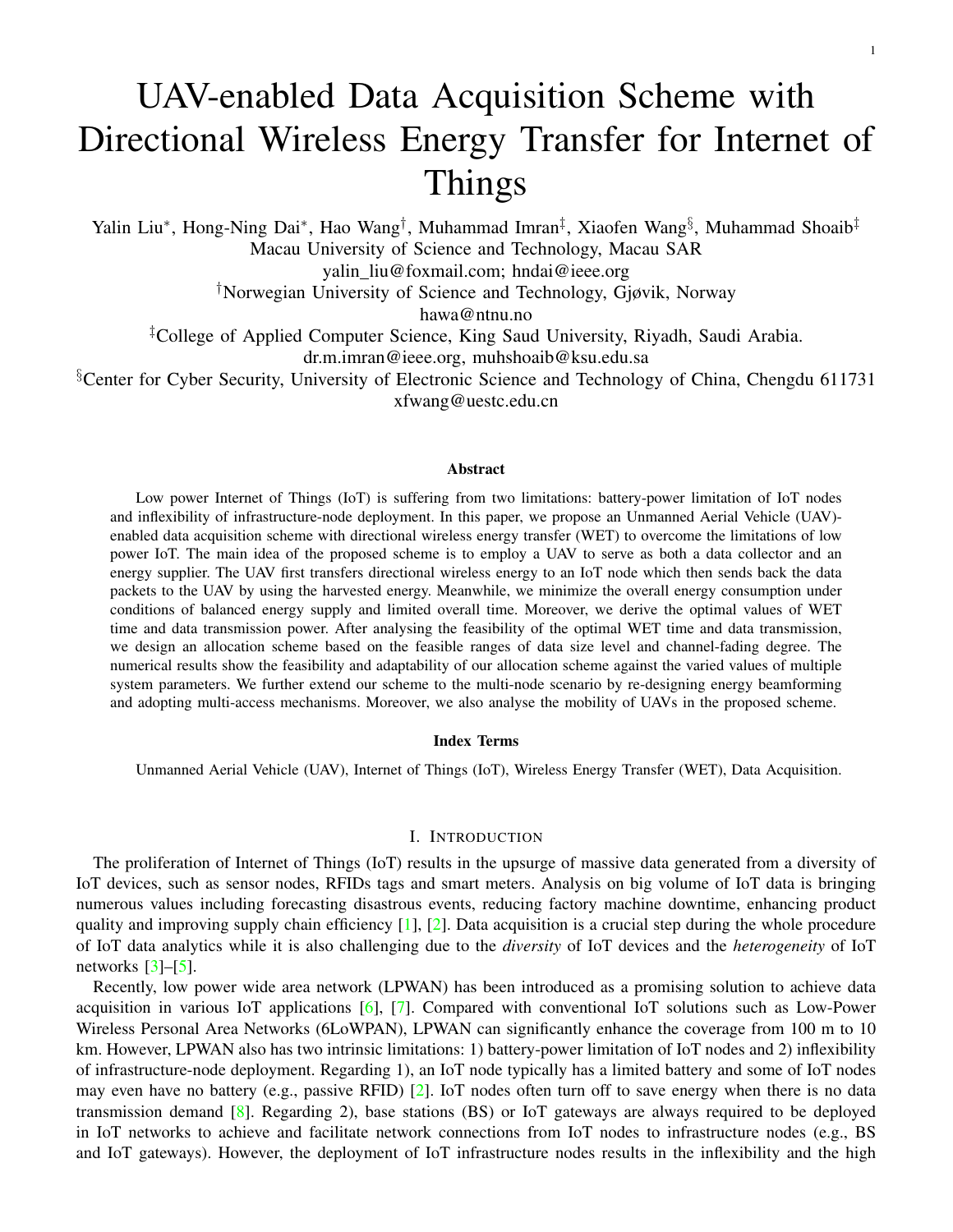## *C. Feasibility analysis*

Since the overall time and the WET time factor are essentially determined by  $\alpha \neq (0,1)$  and  $T$  T<sup>max</sup>, their optimal values in Theorem [1](#page-6-0) are thereby feasible. However, no limitation on data transmission power  $p$  may lead to the in-feasibility of the optimal value of p. To ensure the feasibility of  $p^{opt}$ , we set a limit on  $p^{opt}$ . We denote the upper bound of  $p^{opt}$  by  $p^{max}$ . Then the optimal values of data transmission power in two cases denoted by  $p_1^{opt}$ and  $p_2^{opt}$  are limited by  $p_1^{opt}$   $p_1^{\text{max}}$  and  $p_2^{opt}$   $p_1^{\text{max}}$ , respectively. Solving two above inequalities, we derive two respectively.  $\frac{\partial pt}{2}$  are limited by  $p_1^{opt}$  $\varphi_1^{opt}$  p<sup>opt</sup> and  $p_2^{opt}$  $p_2^{opt}$   $p_{\text{max}}$ , respectively. Solving two above inequalities, we derive two constraints on channel fading degree corresponding to *Case 1* and *Case 2* in Theorem [1](#page-6-0) as follows:

<span id="page-7-1"></span>
$$
0 < \kappa \quad \frac{p^{\max}}{2\zeta \frac{\lambda_1 P_{ET}}{k\mathbf{v}_1 k^2}} \text{ (for Case 1)},\tag{10}
$$

<span id="page-7-2"></span>
$$
0 < \kappa \quad \frac{1}{\zeta \frac{\lambda_1 P_{ET}}{k \mathbf{v}_1 k^2}} \quad \frac{p^{\max}}{2^{\frac{l}{T^{\max} B} \left(1 + \frac{p^{\max}}{\zeta \frac{\lambda_1 P_{ET}}{k \mathbf{v}_1 k^2}\right)}}} \quad \text{(for Case 2).} \tag{11}
$$

Plugging Eq. [\(10\)](#page-7-1) into the previous constraint Eq. [\(6\)](#page-6-1), we update the feasible channel-fading range for *Case 1* as

$$
0 < \kappa \quad \min\left(\frac{T^{\max}B}{3l} \quad \frac{1}{2}, \frac{p^{\max}}{2\zeta \frac{\lambda_1 P_{ET}}{k_{\mathbf{v}_1}k^2}}\right). \tag{12}
$$

Meanwhile, plugging Eq. [\(11\)](#page-7-2) into Eq. [\(8\)](#page-6-2), we obtain the feasible channel-fading range for *Case 2* as

$$
0 < \kappa < \min\left(2 + \frac{2T^{\max}B}{l}, \frac{1}{\zeta \frac{\lambda_1 P_{ET}}{k_{\mathbf{v}_1} \kappa^2}} - \frac{p^{\max}}{2^{\frac{l}{T^{\max}B}(1 + \frac{p^{\max}}{\zeta \frac{\lambda_1 P_{ET}}{k_{\mathbf{v}_1} \kappa^2}})} - 1\right). \tag{13}
$$

Up to now, we have obtained two optimal solutions in Theorem [1](#page-6-0) and two updated feasible ranges of channelfading degree  $\kappa$ . We can allocate the optimal values of WET time and data transmission power as long as the practical channel-fading degree is within the feasible ranges. The only remaining problem is to conduct the statistic analysis for optimal solution and to find its feasibility for practical deployment. We will analyse this issue in the next section.

# IV. THE ALLOCATION DESIGN

<span id="page-7-0"></span>In this section, we will first conduct the statistic analysis for the optimal solution and then design our allocation scheme through the analytical results.

## <span id="page-7-3"></span>*A. Statistic analysis*

Before conducting our analysis, we need to specify the channel model and system parameters, catering for the practical scenarios. In particular, we adopt the general wireless channel model  $h = \sqrt{\overline{h_0}} h$ , with  $h_0$  being the largescale fading variable and  $h \, 2 \, \text{C}^{N-1}$  being an N-dimensional small-scale fading variable. It is worth mentioning that the small fading component may limit the practical communication range (less than 100 meters) due to the energy-harvesting constraint. In addition, due to the high altitude of the UAV,  $h_0$  depends on the probabilistic combination of Line-of-sight (LoS) and Non-line-of-sight (NLoS) links [\[44\]](#page-20-4), [\[45\]](#page-20-5). We derive the expression of  $h_0$ in the following lemma.

<span id="page-7-4"></span>**Lemma 1.** Given the probabilistic LoS/NLoS path loss, the large-scale fading value  $h_0$  can be given by

$$
h_0 = \left(\frac{d_0 f_c 4\pi}{c}\right)^{-2} d^{\text{Pr}_{LOS}(\varepsilon_{NLoS} - \varepsilon_{LoS}) - \varepsilon_{NLoS}},
$$

*where*  $d_0$  *is the unit distance* 1m,  $f_c$  *is the carrier frequency, c is the speed of light, d is the distance from the UAV to the IoT node and* PLoS *is the LoS probability given by* 1/(1 + χexp( χ[θ ξ]))*. In* PLoS*,* χ*,*ξ *are associated* with the surrounding environment,  $\theta$  is the UAV elevation angle that is given by  $\frac{180}{\pi}$  arcsin $(h_{uav}/d)$ ,  $H_{uav}$  is the *UAV height, and*  $ε_{LoS}$ ,  $ε_{NLoS}$  *are the path loss exponents for the LoS link and the* NLoS link, respectively.

*Proof.* The proof is given in Appendix C.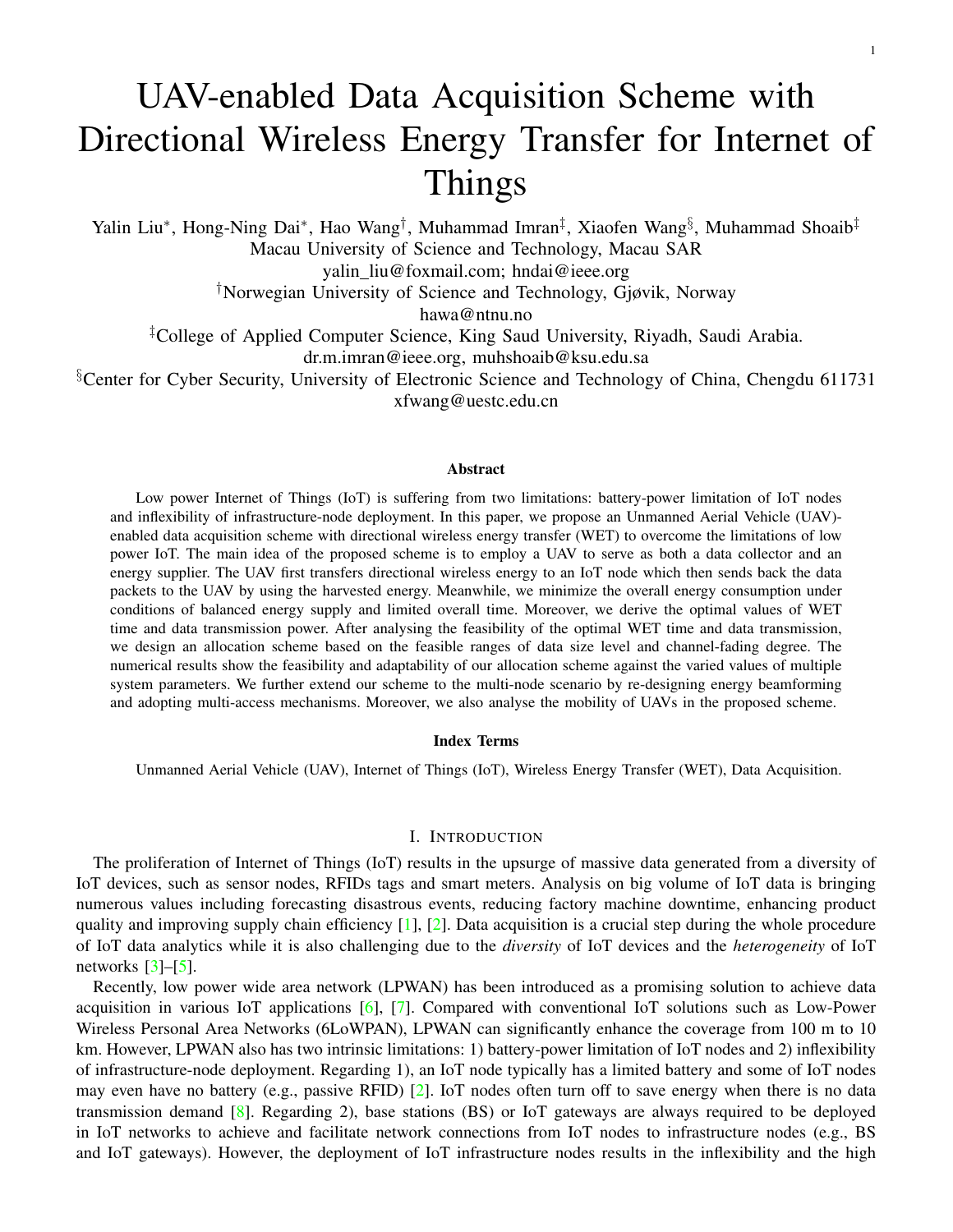<span id="page-8-0"></span>

| <b>Fixed Parameters</b>         | <b>Values</b>               |
|---------------------------------|-----------------------------|
| Maximum overall time            | $T^{max} = 1s$              |
| Transmitting bandwidth          | $B = 15MHz$                 |
| The carrier frequency           | $fc = 900MHz$               |
| Energy conversion efficiency    | $\eta = 0.7$                |
| Path loss exponent of LoS       | $\epsilon_{LoS} = 2$        |
| Path loss exponent of NLoS      | $\epsilon_{NLoS} = 2.5$     |
| Environment parameters          | $\chi = 4.88, \xi = 0.429$  |
| Noise Power                     | $N_{noise} = 10^{-9}W$      |
| Minimum threshold of EH power   | $P_{EH,min} = -83dBm$       |
| WET power                       | $P_{ET} = 10W$              |
| Maximum data transmitting power | $p^{\text{max}} = 0.1W$     |
| <b>Variable Parameters</b>      | <b>Ranges</b>               |
| the number of antenna elements  | $N \in \{8, 16\}$           |
| The UAV Height                  | $H_{uav} \in \{25, 50\}$ m  |
| Data size                       | $l \in \{10^4, 10^5\}$ bits |

TABLE II PARAMETER SETTINGS

Moreover, we denote the additional loss of shadowing or scattering of the channel by  $h$ , in which each entry (or element) is an independent and identically distributed (i.i.d.) circular symmetric complex Gaussian random variable with zero mean and unit variance.

We choose the system parameters as shown in Table  $II$ , including both the fixed and variable values. Note that our approaches can also be applied to other system settings<sup>[2](#page-8-1)</sup>. The variable parameters (including  $N, H_{uav}$ , l in Table [II\)](#page-8-0) will be used as independent variables to analyse the performance of our system.

$$
H_{uav}
$$
 
$$
H_{uav} = \left\{ \frac{H_{uav}}{\theta} \right\}
$$
  $d \in \{H_{uav}, H_{uav}/\sin(\theta)\}$ 

<span id="page-8-2"></span>Fig. 3. Relationship between the elevation angle  $\theta$ , the UAV height  $H_{uav}$  and the achievable distance d.

In our analysis, we adopt the minimum elevation angle of the UAV by 30. Thus, given a fixed height  $H_{uav}$ , the UAV can cover the IoT node with the distance d. The distance d falls in the range of  $(H_{uav}, H_{uav}/\sin(30))$ , which can be calculated through the triangular relation as shown in Fig. [3.](#page-8-2) For example, when the UAV flies at the height  $H_{uav} = 25$ m, the distance range d falls into (25m 50m). Accordingly, we perform the following statistic analysis with the results being obtained by averaging over 500 randomized channel realizations. Note that the above parameters are specifically chosen though our approaches can be also applied to other system settings.

<span id="page-8-3"></span>*1) Validity of the optimal solution:* We analyse the validity of feasible channel fading ranges in two cases (i.e.,  $(0, \kappa_1]$  and  $(0, \kappa_2)$ ). We compare statistic results of the practical channel fading degree  $\kappa$  and the upper bound of two feasible ranges (i.e.,  $\kappa_1$  and  $\kappa_2$ ). We then investigate whether the practical value of channel fading degree exists in two feasible ranges.

Comparing Fig. [4\(a\)](#page-9-0) and Fig. [4\(b\)](#page-9-1) (data size  $l = 10^4$ bits) with Fig. [4\(c\)](#page-9-2) and Fig. [4\(d\)](#page-9-3) (data size  $l = 10^5$ bits), respectively, we observe that the increasing value of data size leads to narrower feasible range of channel fading for both two cases of solutions. This phenomenon shows that the heavier data load brings weaker adaptability in

<span id="page-8-1"></span><sup>&</sup>lt;sup>2</sup>We choose the carrier frequency of  $900MHz$  to cater to longer propagation distance compared to the frequency of 2.4GHz in the practical RF-based energy harvesting circuit [\[46\]](#page-20-6). In contrast, the radio signal in high carrier-frequency such as 2.4GHz suffers the rapid propagation loss. In addition, the values of the environment parameters ( $\chi = 4.88, \xi = 0.429$ ) are calculated through the Suburban statistic parameters (0.1, 750, 8) given by [\[45\]](#page-20-5).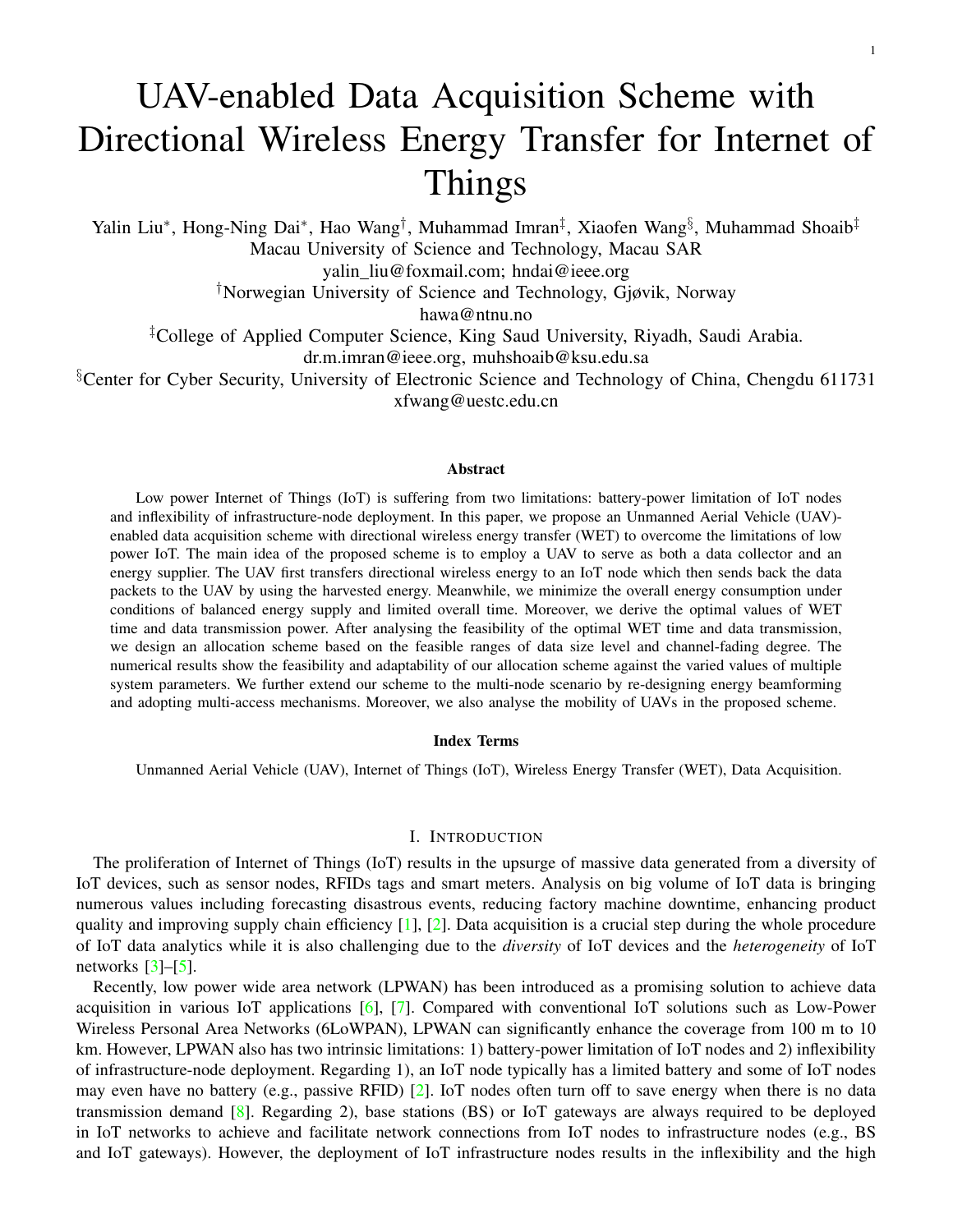<span id="page-9-1"></span><span id="page-9-0"></span>

<span id="page-9-4"></span><span id="page-9-3"></span><span id="page-9-2"></span>Fig. 4. Channel fading degree  $\kappa$  and upper bound of channel fading ranges (i.e.,  $\kappa_1$  and  $\kappa_2$ ) versus the distance d, the number of antenna elements  $N$  and the data size  $l$ .

channel fading range (because of fixed  $T^{max}B$ ). Meanwhile, comparing Fig. [4\(a\)](#page-9-0) and Fig. [4\(c\)](#page-9-2) (the number of antenna elements  $N = 8$ ) with Fig. [4\(b\)](#page-9-1) and Fig. [4\(d\)](#page-9-3) (the number of antenna elements  $N = 16$ ), respectively, we observe that the more antenna elements bring broader feasible range of channel fading for both two cases of solutions. This phenomenon indicates that we can choose a larger antenna consisting of more elements for the harsh communication environment (i.e., the worse propagation).

We also observe that there are two intersections in each sub-figure of Fig. [4.](#page-9-4) In particular, in Case 1, the upper bound of the feasible range intersects with the practical channel fading degree  $\kappa$  at  $d = d_1$ . In Case 2, the upper bound of the feasible range intersects with the practical channel fading degree  $\kappa$  at  $d = d_2$ . Accordingly, we analyse the practical range of the distance  $d$  when channel fading degree falls into two feasible ranges. First, the value of  $\kappa_1$  is larger than the value of  $\kappa$  when  $d < d_1$ , implying that the first case of solution is valid and applicable under the distance limit d<sub>1</sub>. Second, the value of  $\kappa_2$  is larger than the value of  $\kappa$  when  $d < d_1$ , implying that the second case of solution is applicable under the distance limit  $d_2$ . Specifically,  $d_2 = 53m$ ,  $d_1 = 61m$  in Fig. [4\(a\)](#page-9-0) while  $d_2 = 68$ m,  $d_1 = 72$ m in Fig. [4\(b\),](#page-9-1) which shows both two cases based on  $l = 10^4$ bits,  $N = 16$  are valid in longer distance than that when  $l = 10^4$ bits,  $N = 16$ . Moreover,  $d_1 = 34$ m in Fig. [4\(c\)](#page-9-2) and  $d_1 = 41$ m in Fig. [4\(d\)](#page-9-3) show only the Case 1 is valid in their corresponding distance ranges (25m  $34\,\text{m}$ ) and (25m  $41\,\text{m}$ ). The value of  $d_2$ is beyond the scope of Fig.  $4(c)$  and Fig.  $4(d)$ ; this means the too longer distance (longer than 25m) resulting in Case 1.

*2) Three joint parameters of the optimal solution:* We observe that all optimal solutions in Theorem [1](#page-6-0) are determined by three joint expressions, i.e.,  $l/T^{max}B$ ,  $\zeta\lambda_1P_{ET}/k\mathbf{v}_1k^2$  and  $N_{noise}/tr(\mathbf{H})$ . It means that a single system parameter (such as l,  $T^{max}$ , B,  $\zeta$ ,  $\lambda_1$ ,  $P_{ET}$ ,  $k\mathbf{v}_1 k^2$ ,  $N_{noise}$  and  $\text{tr}(\boldsymbol{H})$ ) has no conclusive impact on optimal solution. In the same joint expression, two or more system-parameters have joint impacts on the optimal value. For instance, increasing l to 3 times and reducing  $T^{max}$  to 3 times have the same impact on the optimal solution because l and  $T^{max}B$  are in expression  $l/T^{max}B$ . Therefore, we can analyse optimal solution based on the above three joint expressions. Meanwhile, the statistic analysis of optimal solution can also be obtained by analysing the statistic variation of those joint expressions.

For simplicity, we define three above expressions as shown in Table [III.](#page-10-0) The statistic analysis of  $(L_{DS}, P_{EH}, \kappa)$ is shown as follows.

The statistic value of data size level  $L_{DS}$  is linearly influenced by  $l, T^{max}, B$ . When we let  $T^{max} = 1$  and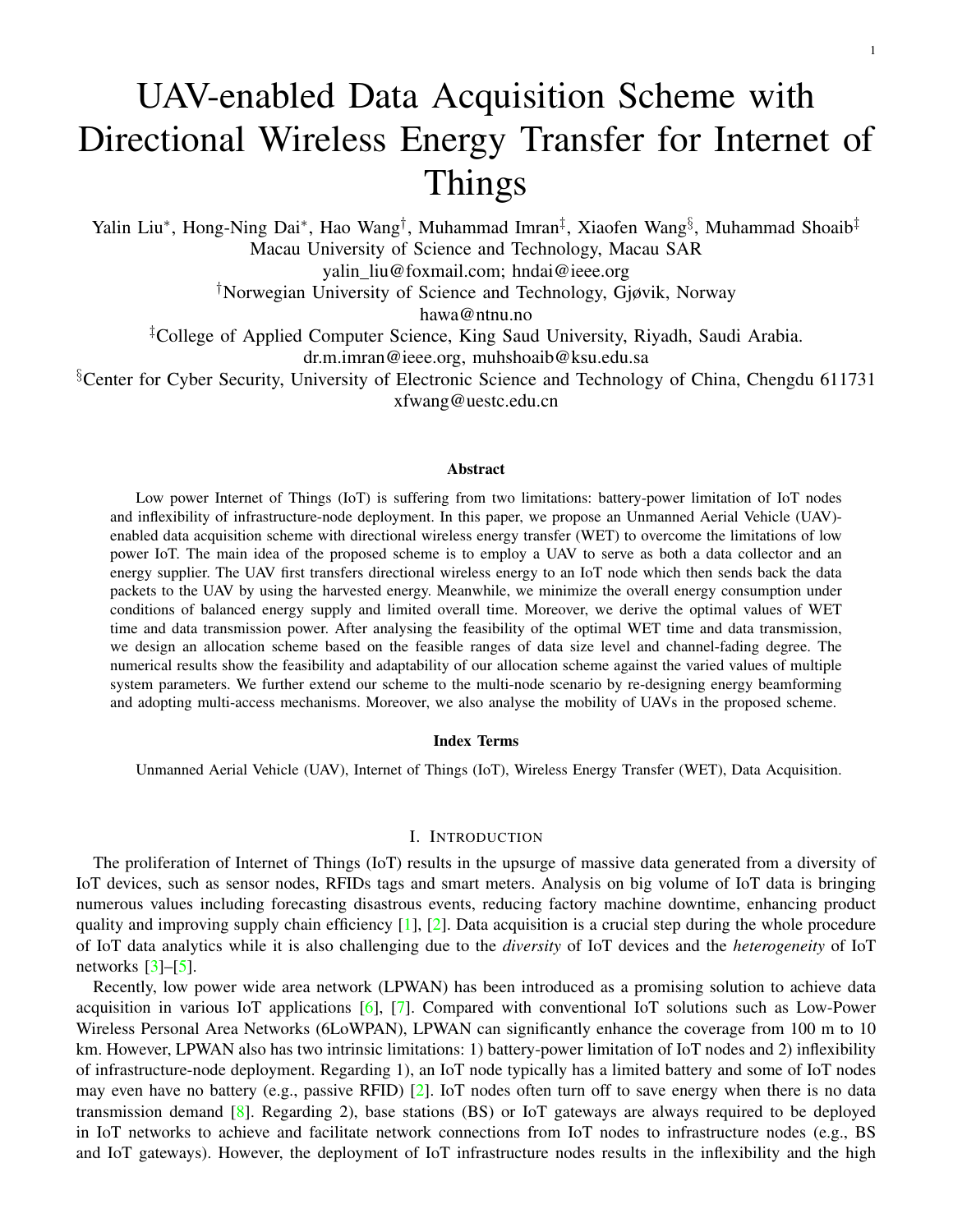TABLE III DEFINITION OF JOINT SYSTEM PARAMETERS

<span id="page-10-0"></span>

| <b>Definition</b>                                             | <b>Meaning</b>                                                                                                                                                                                                                                                                                                    |  |
|---------------------------------------------------------------|-------------------------------------------------------------------------------------------------------------------------------------------------------------------------------------------------------------------------------------------------------------------------------------------------------------------|--|
| $L_{DS} = \frac{l}{T_{\text{max}}B}$                          | The term $L_{DS}$ represents data size level of the amount of transmitting data compared with $T^{max}B$ .<br>Given the fixed value of maximum threshold $T^{max}$ and bandwidth B, the larger data transmission<br>size l leads to larger data size level $L_{DS}$ . In this paper, we set $L_{DS} \in (0, 1)$ . |  |
| $P_{EH} = \frac{\zeta \lambda_1 P_{ET}}{k_{\rm V1} k^2}$      | The term $P_{EH}$ represents the received power at IoT nodes; it depends on the energy conversion<br>efficiency, the upper limit of WET power and the maximum orientation gain between UAV and the<br>IoT node.                                                                                                   |  |
| $\frac{N_{noise}}{\text{tr}(\boldsymbol{H})} = \kappa P_{EH}$ | This joint parameter represents the channel-fading degree of the up-link channel. For simplicity, we<br>use the pre-defined channel-fading degree $\kappa$ and $P_{EH}$ to replace $N_{noise}/tr(H)$ , i.e., $\kappa P_{EH}$ .                                                                                    |  |

<span id="page-10-1"></span>

Fig. 5. Harvested power  $P_{EH}$  and channel fading degree  $\kappa$  versus the distance d and the number of antenna elements N.

<span id="page-10-2"></span>B = 15MHz, the value  $L_{DS}$  will be smaller than 1 for the data size in range  $0 < l <$  = 15 Mbits; otherwise the value  $L_{DS}$  will be larger than 1.

The statistic value of the harvested power  $P_{EH}$  is shown in Fig. [5\(a\).](#page-10-1) Obviously, the increased values of d and  $\beta$ lead to channel deterioration, further resulting in the decreased value of  $P_{EH}$ ; the more antenna elements bring more precise orientation toward the IoT nodes, leading to the larger value of  $P_{EH}$ . In one word, the harvested power drops dramatically with the increasing distance. If the system determines the minimum threshold of harvested power  $P_{EH \text{min}}$ , the curve of  $P_{EH}$  may intersect with a horizontal line  $y = P_{EH \text{min}}$  at a distance (we denote such distance as  $d_{EH \text{min}}$ ). As a result, the WET succeeds only when the distance d is shorter than the threshold  $d_{EH \text{min}}$ . In Fig. [5\(a\),](#page-10-1) if  $P_{EH \text{min}} = 83$ dBm, the setting with  $N = 16$  leads to  $d_{EH \text{min}} = 80$ m; this result implies that the WET in this situation is applicable within 80 meters.

*Statistic value of channel fading degree* κ. Fig. [5\(b\)](#page-10-2) shows the statistic value of κ against the distance d and the number of antenna elements N. We can see that the value of channel fading degree is increasing with the increased value of distance and the reduced number of antenna elements. Notably, comparing Fig. [5\(b\)](#page-10-2) with Fig. [5\(a\),](#page-10-1) we can see that the variation of channel fading degree is totally inverse to the received power. This phenomenon can be explained because any parameters variation causing channel deterioration can lead to the increasing value of channel fading, consequently resulting in the decreased value of the received power. Moreover, the statistic value of  $\kappa$  is also influenced by noise power. Moreover, the practical channel fading degree  $\kappa$  is restricted by the upper bound of two feasible channel fading ranges (i.e.,  $\kappa_1$  and  $\kappa_2$ ). The comparison of three parameters ( $\kappa$ ,  $\kappa_1$  and  $\kappa_2$ ) will be shown in Section [IV-A1.](#page-8-3)

*Remark 2*: As shown in Fig. [5\(a\),](#page-10-1) the supplied energy becomes very small when the transmitting distance over 100 m. This phenomenon is mainly caused by the channel propagation loss, the supplied energy decays exponentially with the increased distance  $[47]$ . Referring to  $[48]$ , the power strength of RF transmission is attenuated according to the reciprocal of the distance between transmitter and receiver. For example, 20 dB per decade means with the increment of distance by 10 times, the power strength is decreased by  $10^2$  times. Consequently, the significant signal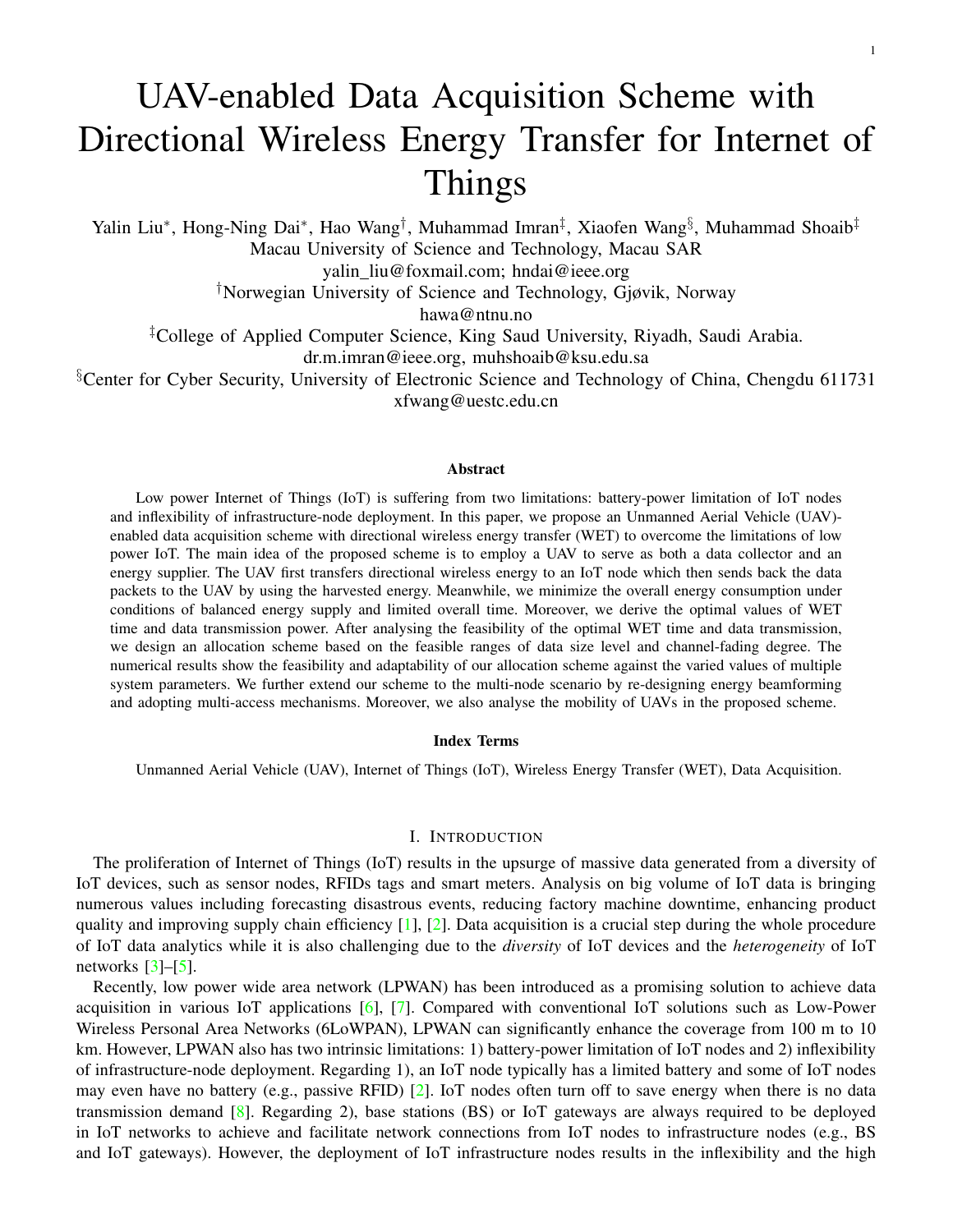TABLE IV THE ALLOCATION SCHEME FOR A DATA ACQUISITION TASK

#### <span id="page-11-0"></span>The allocation scheme for a data acquisition task

1: Initialize system parameters  $l, T^{\text{max}}, B, P_{ET}, \eta, N_{noise}, P_{EH \text{min}},$  and  $p^{\text{max}}$ . 2: Estimate the system fading parameters  $tr(\mathbf{H})$ ,  $||\mathbf{v}_1||^2$ ,  $\lambda_1$ , d. 3: Calculate the practical value of joint system parameters  $L_{DS}$ ,  $P_{EH}$ ,  $\kappa$ ,  $\kappa_1$ ,  $\kappa_2$ . 4: If  $P_{EH} > P_{EH}$  min 5: If  $\kappa \in (0, \kappa_1] \bigcap (0, \kappa_2)$ 6: Using *Allocation function 1* or *Allocation function 2* to allocate WET time and data transmitting power. 7: Else if  $\kappa \in (0, \kappa_1]$  and  $\kappa \notin (0, \kappa_2)$ 8: Using *Allocation function 1* to allocate WET time and data transmitting power. 9: End

10: End

attenuation results in the limited power transfer distance. Moreover, the RF-to-DC energy conversion efficiency is quite low especially when the harvested RF power is small.

#### <span id="page-11-1"></span>*B. Allocation scheme*

In Section [IV-A,](#page-7-3) we derive the validity condition of the optimal solution and meanwhile obtain the statistic ranges of three joint system parameters. Accordingly, we can determine the feasible distance  $d$  and then allocate the optimal values of WET time and data transmitting power for the practical allocation.

Before presenting the allocation scheme, we first determine allocation functions of WET time an data transmitting power. After substituting three joint parameters (i.e.,  $L_{DS}$ ,  $P_{EH}$ , and  $\kappa$ ) into the optimal solution of Theorem [1,](#page-6-0) two corresponding allocation functions are obtained as follows.

*Allocation function 1*:

$$
\alpha_1^{opt} T_1^{opt} = 3L_{DS} T^{\text{max}},\tag{14a}
$$

$$
p_1^{opt} = 2\kappa P_{EH}.\tag{14b}
$$

*Allocation function 2*:

$$
\alpha_2^{opt} T_1^{opt} = T^{\max} \frac{\frac{W(\tau)}{L_{DS} \ln(2)} - \kappa}{1 - \frac{W(\tau)}{L_{DS} \ln(2)} - \kappa},\tag{15a}
$$

$$
p_2^{opt} = P_{EH} \left( \frac{W(\tau)}{L_{DS} \ln(2)} \kappa \right), \tag{15b}
$$

where

 $\tau = \kappa L_{DS} \ln(2) \quad 2^{L_{DS}(1-\kappa)}.$ 

Using the above two allocation functions, we design the allocation scheme as shown Table [IV.](#page-11-0)

*Remark 3*: Our allocation scheme (as shown in Table [IV\)](#page-11-0) is based on the expressions of three joint system parameters, upper bound of channel fading degree, and also two allocation functions. By determining the feasible range of system parameters and calculating the allocation values, the proposed scheme can achieve an optimal allocation. It is worth noting that our scheme can perform well in practical scenarios because of the following three reasons.

First, all initialized parameters are available in practical scenarios. Energy conversion efficiency  $\eta$  and maximum threshold of data transmitting power  $p^{\text{max}}$  are restricted by the IoT devices and hence can be regarded as the prior knowledge. Meanwhile, the noise power  $N_{noise}$  can be set as an general value, such as 160dBm. The channel matrix tr( $H$ ) and the distance d can be estimated at the UAV via analysing the received feedback signal [\[49\]](#page-20-9).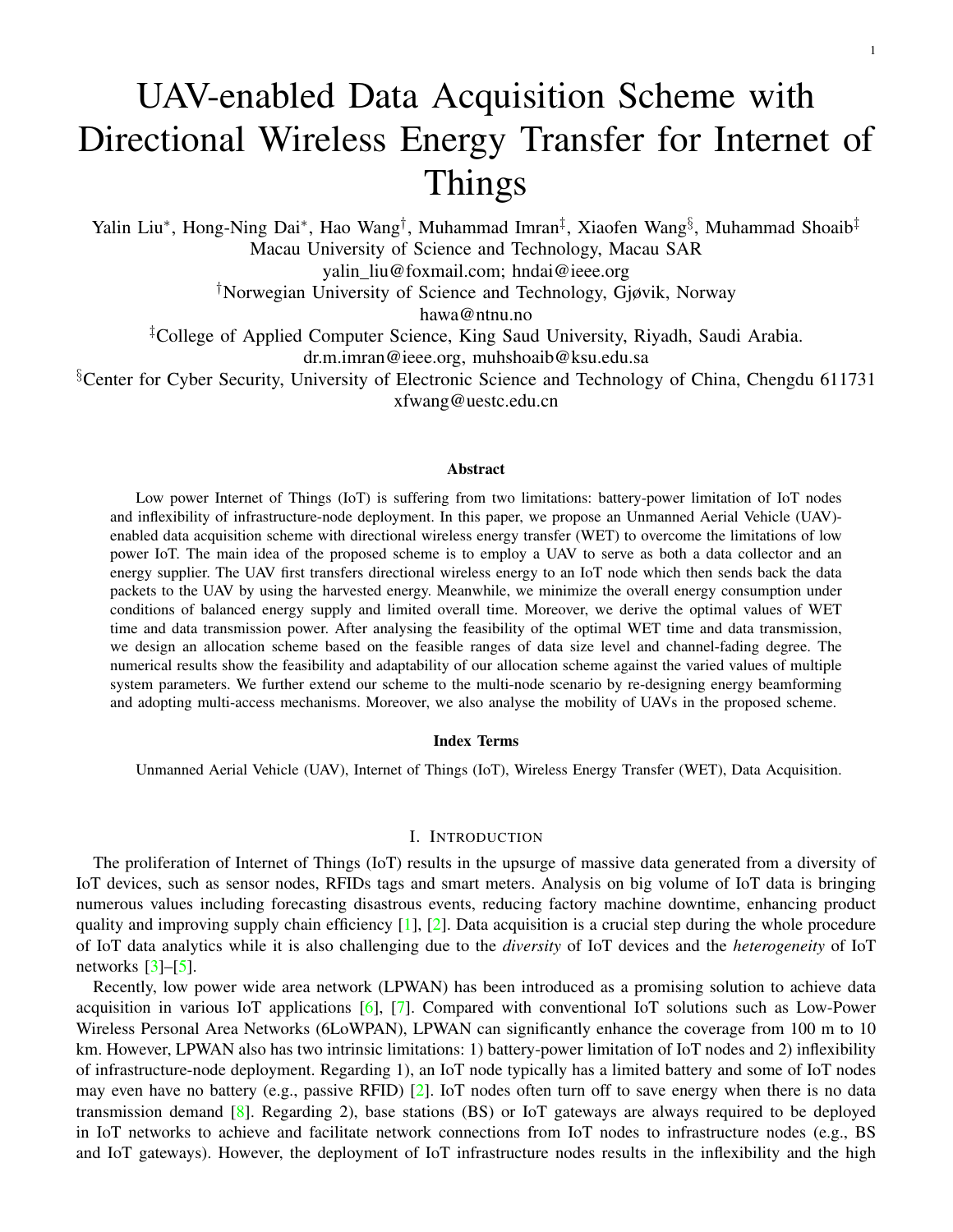<span id="page-12-3"></span><span id="page-12-1"></span>

<span id="page-12-2"></span>Fig. 6. WET time  $\alpha T$ , data transmission power p and data transmitting time  $(1 - \alpha)T$  versus distance d.

Second, all calculated expressions  $(L_{DS}, P_{EH}, \kappa, \kappa_1, \kappa_2)$  are given and verified in this paper. Therefore, the values of  $L_{DS}$ ,  $P_{EH}$ ,  $\kappa$ ,  $\kappa_1$ ,  $\kappa_2$  can be calculated by substituting all specific value of basic parameters to their corresponding expressions.

Last, the proposed scheme can offer the optimal choice after judging the feasibility of WET and the allocation function. Particularly, the condition in line 4 is used to determine whether the harvested power reaches the minimum threshold. This process is to ensure the feasibility of WET, corresponding to a restricted range  $d <$  $d_{EH}$  min in practice. To guarantee the feasibility of two allocation functions, the condition in line 5 is to determine whether the practical channel fading degree falls into both two feasible channel fading ranges, corresponding to the restricted range  $d < d_2$  in practice. Moreover, the condition in line 7 is to determine whether the practical channel fading degree is only in the feasible channel fading range of Case 2, corresponding to the restricted range  $d_2 < d < d_1$  in practice.

## <span id="page-12-4"></span>V. NUMERICAL RESULTS

<span id="page-12-0"></span>This section presents the performance evaluation of the proposed scheme. We set the system parameters (including  $T^{max}, B, f_c, \eta, \varepsilon_{LoS}, \varepsilon_{NLoS}, \chi, \xi, N_{noise}, P_{EH \text{min}}, P_{ET}, p^{\text{max}})$  as the same as those in Table [II.](#page-8-0) With exceptions, we choose the fixed values for the variable parameters in Table [II](#page-8-0) as follows:  $N = 16$ ,  $l = 10^4$ bits. For the UAV heights, we reserve two heights (25m and 50m) to show a constant distance range from 25m to 100m. Accordingly, we compute three distance thresholds:  $d_{EH \text{min}} = 80$ m (i.e., valid distance bound under minimum harvested power  $P_{EH \text{min}}$ ),  $d_1 = 72$ m (i.e., valid distance bound for *Allocation Function 1*) and  $d_2 = 68$ m (i.e., valid distance bound for *Allocation Function 2*). Obviously,  $d_2 < d_1 < d_{EH \text{min}}$ , implies the threshold distance of WET is larger than both two thresholds of *Allocation Function 1* and *Allocation Function 2*. Thus, according to the scheme of Table [IV,](#page-11-0) we observe that *Allocation Function 1* is valid when  $d \leq d_1$ ; *Allocation Function 2* is valid when  $d \leq d_2$ . This phenomenon will be further confirmed in numerical results. In following figures, we use the solid line with a circle mark and the dashed line with a cross mark to denote numerical results under the adoption of *Allocation function 1* and *Allocation function 2*, respectively. Since all numerical figures have the same legend, so we only reserve the legend in Fig. [6\(a\).](#page-12-1) Furthermore, for simplicity, we use *AF 1* and *AF 2* at the legend to represent two allocation functions.

#### *A. Allocation Value*

Fig. [6](#page-12-2) presents comparative numerical results of two allocations against the distance d. Specifically, Fig.  $6(a)$ and Fig. [6\(b\)](#page-12-3) show the allocation results of WET time and data transmitting power, respectively. We observe that all allocation values of WET time and data transmitting power under both *AF 1* and *AF 2* increase with the increased distance. This phenomenon can be explained by the fact that the IoT node requires more supplied energy to transmit its data as the increased distance leads to the deteriorated channel. In addition, we observe that *AF 1* allocates a higher data transmitting power than *AF 2*. Consequently, *AF 1* needs to allocate more WET time than *AF 2*, attributed by the relationship expression  $\alpha = p/(p + P_{EH})$  in Theorem [1.](#page-6-0) As the data transmitting time is  $(1 \alpha)T$ , Fig.  $6(c)$  shows a different result of data transmitting time compared with Fig.  $6(a)$ . Clearly, the data transmitting time in *AF 1* is much shorter than the data transmitting time in *AF 2*. This is because *AF 1* requires a much longer time to transmit its data than *AF 2*. It is worth noticing that the data transmitting time for both two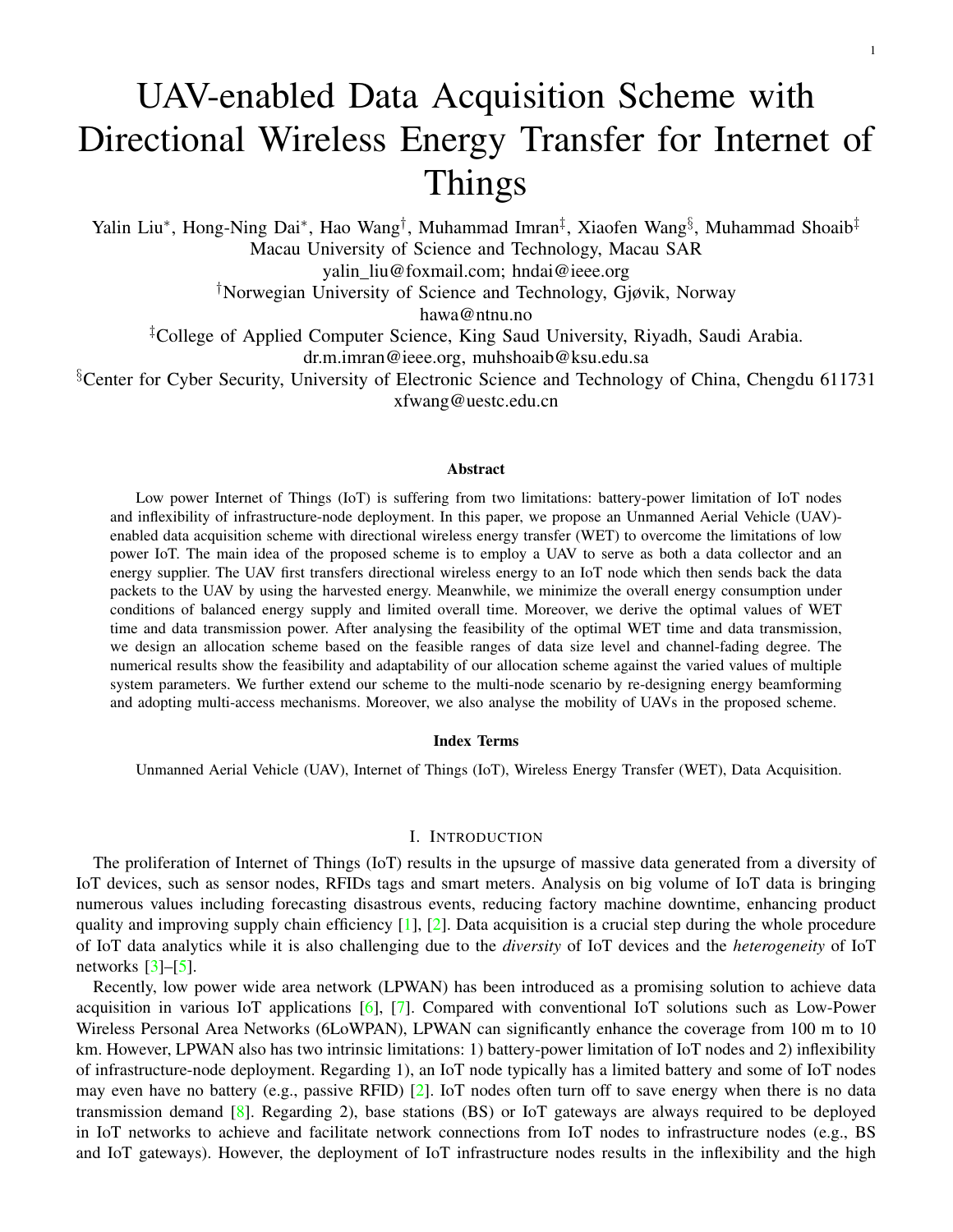<span id="page-13-3"></span>

<span id="page-13-5"></span><span id="page-13-4"></span><span id="page-13-2"></span><span id="page-13-1"></span>Fig. 7. Data transmitting rate r, overall latency T, supplied energy  $e_{EH}$  and overall energy consumption  $e_{overall}$  versus distance d.

allocations keeps nearly unchanged. This is because data transmitting power has been adaptively adjusted for the deteriorated channel, thus leading to a stable data transmission.

In summary, *AF 1* allocates more WET time and data transmitting power than *AF 2*. Thus, *AF 1* can work in a larger range than *AF 2*. Accordingly, the node allocated with *AF 1* can successfully transmit its data in less time than the node allocated with *AF 2*.

# *B. Performance Analysis*

Fig. [7](#page-13-1) presents the performance of two allocation functions. We consider four performance metrics (i.e., data transmitting rate, overall latency, supplied energy, overall energy consumption) as shown in Fig.  $7(b)$ , Fig.  $7(a)$ , Fig. [7\(c\)](#page-13-4) and Fig. [7\(d\),](#page-13-5) respectively. In Fig, [7\(b\),](#page-13-2) we observe that, the overall latency in *AF 1* is equal to the maximum latency threshold  $T^{max} = 1s$ , while the overall latency in *AF 2* is adjustable with the increased distance, which is the intrinsic setting of two allocations according to Theorem [1.](#page-6-0) In Fig.  $7(a)$ , we observe that the transmitting rate keeps stable against the distance. This is because data transmitting power has been adaptively adjusted for the deteriorated channel, thus leading to a stable data transmission. Specifically, *AF 1* that keeps a higher data transmitting rate requires more supplied energy and consumes more overall energy, compared with *AF 2*. All of these phenomenons are caused by the larger allocation values of WET time and data transmitting power of *AF 1* than *AF 2*.

Both the statistic analysis and the numerical results show multiple system parameters' impact on our scheme. Accordingly, we can improve the system performance by adjusting some parameters. For example, we can improve the harvested energy by increasing the value of WET power as well as increasing the number of antenna elements. In addition, we can improve the system adaptability to the worse channel by decreasing the size of the data load. Moreover, we can achieve the valid condition to conduct our scheme by lowering the distance between the UAV and IoT node.

## VI. DISCUSSION

<span id="page-13-0"></span>In this section, we extend our data acquisition scheme to the multi-node scenario and discuss the mobility of UAVs. Particularly, with the multi-node energy beamforming technology and multi-access mechanism adopted, we give an extended data acquisition task for multiple nodes. In addition, we present two mobile strategies of the UAV to deal with the nodes that are activated while cannot use the allocation scheme.

## *A. Data acquisition of multiple nodes*

Recalling the aforementioned analysis in Section [IV-B,](#page-11-1) we offer a data acquisition scheme to allocate WET time and data transmitting power between the UAV and one IoT node. This scheme is specifically suitable for the nodes with sparse distribution in remote area, where a UAV conducts the data acquisition tasks from multiple nodes via hovering directly above each node in one-by-one manner. Regarding another scenario that the IoT nodes are densely distributed, a UAV can fly directly above multiple nodes as close as possible to minimize path loss. In this case,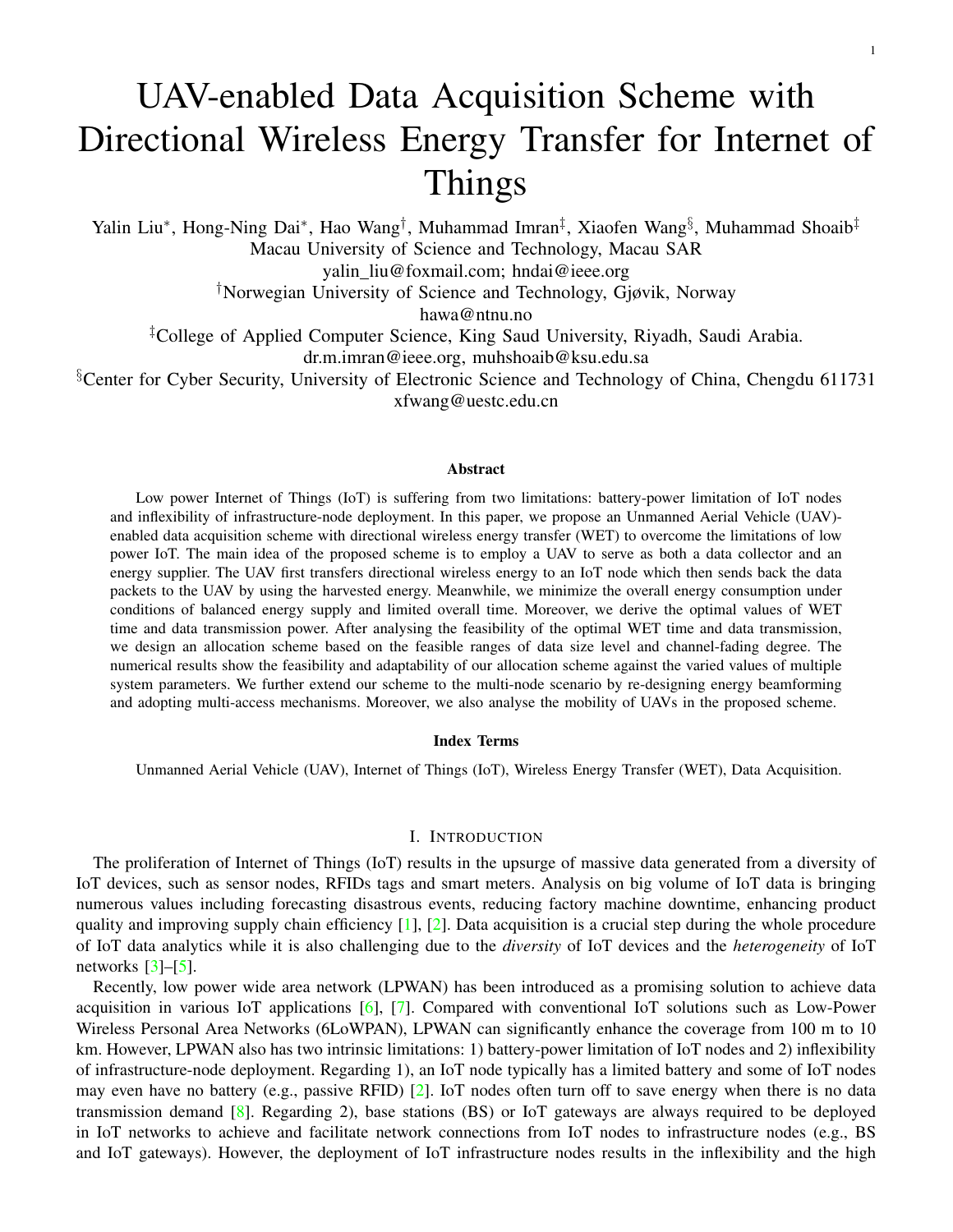

<span id="page-14-0"></span>Fig. 8. Data acquisition processes of multiple nodes.

the UAV may activate more than one IoT node after broadcasting the wake-up signal, then the resource allocation scheme should be adjusted to ensure the successful WET and data transmitting for multiple nodes.

In particular, we consider an extended data acquisition task for multiple nodes. This task has the same activation process as the single-node task as shown in Section  $II$ , i.e., the UAV broadcast the wake-up signal and then receive the feedback signals from multiple activated IoT nodes. In addition, we present the extension of WET and data transmitting for multiple nodes as follows: 1) the UAV transfers a BF energy signal to multiple nodes; 2) then multiple nodes with the harvested energy transmit their data to the UAV. For simplicity, we assume that the wake-up power threshold is equal to the minimum harvested power for IoT nodes. Then the activated nodes can successfully harvest the energy and then transmit their data. Fig. [8](#page-14-0) shows the detailed arrangement of WET and data transmission of multiple nodes, in which the system parameters need to be properly assigned.

We can follow the aforementioned data acquisition scheme as Section  $\rm{II}$  $\rm{II}$  $\rm{II}$  and allocate WET time and data transmitting power to ensure the successful data acquisition for each activated node. Kindly note that the previous scheme can only be used when the valid energy harvesting condition and the feasible channel fading condition are satisfied simultaneously. Meanwhile, as shown in the previous analysis in Section [IV,](#page-7-0) the two conditions are essentially transformed to the distance limitations, after giving the system settings including channel fading model  $h$ , energy transfer power  $P_{ET}$ , and the data transmitting size l. For the nodes that are activated at the same time, as they usually share the same channel fading model, they follow the same distance limitations (i.e.,  $d < \min f d_{EH \min}$ ,  $d_1 g$ ). Consequently, the  $n$  activated nodes under the distance limitations can be allocated with the corresponding WET time  $\alpha_i^{alo}T_i^{alo}$  and data transmitting power  $p_i^{alo}$ , where  $i \geq f(1, 2, ..., ng)$ . Moreover, the WET time should be unified as the maximal allocation value of WET time from all IoT nodes, i.e., max  $\{\alpha_i^{alo}T_i^{alo}\}$ . This requirement can ensure the sufficient energy supply for all IoT nodes.

Moreover, two critical technologies should be exploited to achieve the multi-node data acquisition task: 1) energy BF for multiple nodes and 2) the multi-access mechanism for the system support for allocation of multiple nodes. Regarding energy BF technology to multiple nodes, a simple method is to combine the optimized BF vector of multiple activated nodes together and form an overall BF vector, i.e.,  $\mathbf{w} = \sum_{i=1}^{n} \mathbf{w}_i$ ,  $\delta i \geq \tau, 2, ..., n$ , where  $w_i = v_{i1}/kv_{i1}$  and  $v_{i1}$  is computed from the estimated channel matrix of each feed back signal. With respect to multi-access mechanisms, there are three types of multi-access schemes: i) frequency-division-multiple-access (FDMA) [\[50\]](#page-20-10), ii) time-division-multiple-access (TDMA) [\[51\]](#page-20-11), and iii) space-division-multiple-access (SDMA) [\[52\]](#page-20-12). It is worth mentioning that both FDMA and SDMA can support simultaneous G2A data transmissions, hence the allocation scheme for multiple nodes can perform independently. As a result, either FDMA or SDMA based multi-access system can independently use the allocated data transmitting power  $p^{alo}$  at each node. In contrast, TDMA requires extra time scheduling for every node. In general, we can choose the starting time of the ith node, by computing the summation of the transmission time and the starting time of the  $i$  1th node, i.e.,  $t_i$  =  $t_{i+1} + \sum_{j=1}^{i-1} (\hat{1} - \alpha_j^{alo}) T_j^{alo}, \beta_j = 1, 2, ..., i.$ 

# *B. Mobility analysis of UAVs*

It is worth mentioning that some nodes within the distance  $d (d_1 < d < d_{EH \text{min}})$  cannot accomplish their data acquisition even though they are activated since these nodes do not satisfy the feasible condition that is required by the aforementioned scheme [IV-B.](#page-11-1) In this case, the UAV can adjust its height or placement to shorten the distance to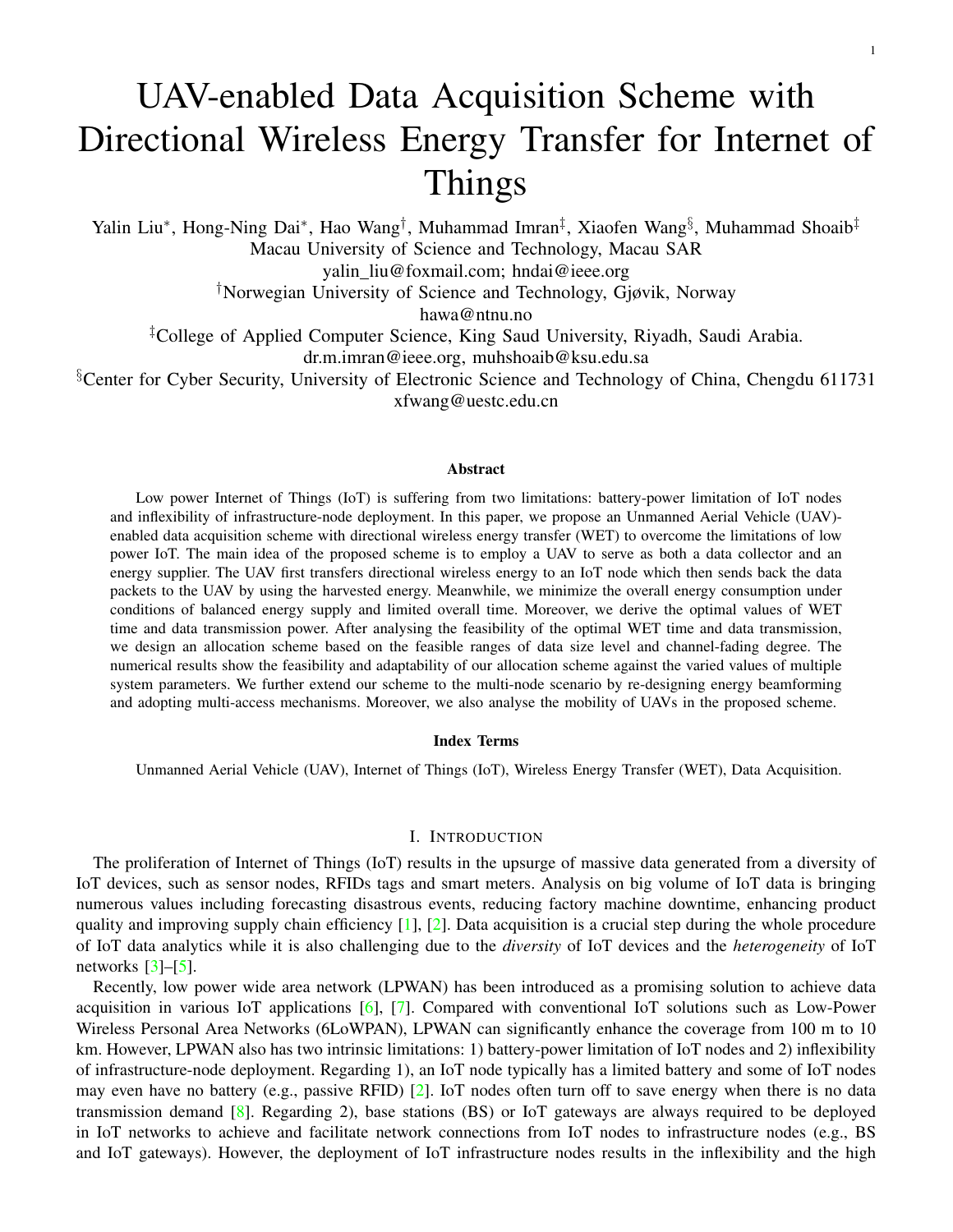

<span id="page-15-1"></span>Fig. 9. Two mobility strategies of the UAV.

these nodes and then directly conduct the WET and data transmission. Considering that there may be one or more than one nodes in this scenario, we list two mobile strategies of the UAV to shorten the distance with the nodes: 1) descending height of UAV for one node; 2) trajectory planning for multiple nodes. Fig. [9](#page-15-1) shows an analysis of the two strategies. We describe the details as follows.

Height descending strategy is adopted when the UAV directly flies above a node and its height is not low enough to satisfy the feasible condition of the data acquisition scheme. In this case, the IoT nodes are generally distributed in a sparse manner and the UAV can only activate those nodes one by one. Thus, the UAV that conduct the separate data acquisition task for each node in the one-by-one way may suffer from the case of the height being not low enough. Therefore, the UAV needs to descend its height to the distance  $d^{\theta}$  ( $d^{\theta} < \text{minfd}_1, d_{EH \text{min}}$ g) so as to let the allocation scheme be feasible. Additionally, trajectory planning of the UAV is used when multiple nodes are activated but only some of them satisfy the feasible distance  $(d < \min f d_1, d_{EH} \min g)$ . This strategy can deal with the densely-distributed IoT nodes since the UAV can simultaneously activate multiple nodes while not all activated nodes fall into the feasible distance. In this case, the UAV does not need to descend its height because its height is under the feasible distance range, thus the UAV can plan its trajectory to visit the multiple nodes one by one. In particular, the trajectory planning can be determined by finding the shortest path of the UAV passing through all activated nodes. Without loss of generality, the previous studies of UAVs' trajectory planning such as [\[51\]](#page-20-11), [\[53\]](#page-20-13) can be used to solve this issue.

# VII. CONCLUSION

<span id="page-15-0"></span>This paper presents a UAV-enabled data acquisition scheme with WET for IoT. In particular, we investigate an overall energy minimization problem for a single UAV-enabled data acquisition task. We derive two allocation functions to conduct the optimal allocation of WET time and data transmission power. Accordingly, we design an allocation scheme based on the above analysis. The numerical results show that the proposed scheme can offer a flexible allocation of WET time to support the stable data transmitting power and data transmitting rate. Moreover, the proposed scheme can be extended to multiple nodes by re-designing energy BF and adopting multi-access mechanisms. Based on our allocation scheme, the feasible condition can be used to adjust the UAV's placement to collect data from all activated nodes.

#### APPENDIX A

*Derivation* for w .

The harvested power of the energy signal at the IoT node is denoted by  $P_{EH}$ . Combining WET link h with the BF energy signal *s*, we can compute  $P_{EH}$  that is equal to tr( $s^H$ *Hs*) =  $P_{ET}$ tr( $w^H$ *Hw*), where *H* =  $hh^H$ is the covariance matrix of  $h$ . We can compute an optimal value of w by maximizing the harvested power. This minimization problem can be modelled as a simple semi-definite programming problem as follows

$$
\max_{\mathbf{w}} \quad P_{EH} = P_{ET} \text{tr}(\mathbf{w}^H H \mathbf{w}) \qquad \text{s.t.} \quad \mathbf{w} \quad 0.
$$

The optimal solution of the above problem is  $w = v_1$ , where  $v_1$  is an eigenvector that matches with the maximum eigenvalue  $\lambda_1$  of matrix H. To get a normalized BF vector for limiting the power of BF energy signal to  $P_{ET}$ , we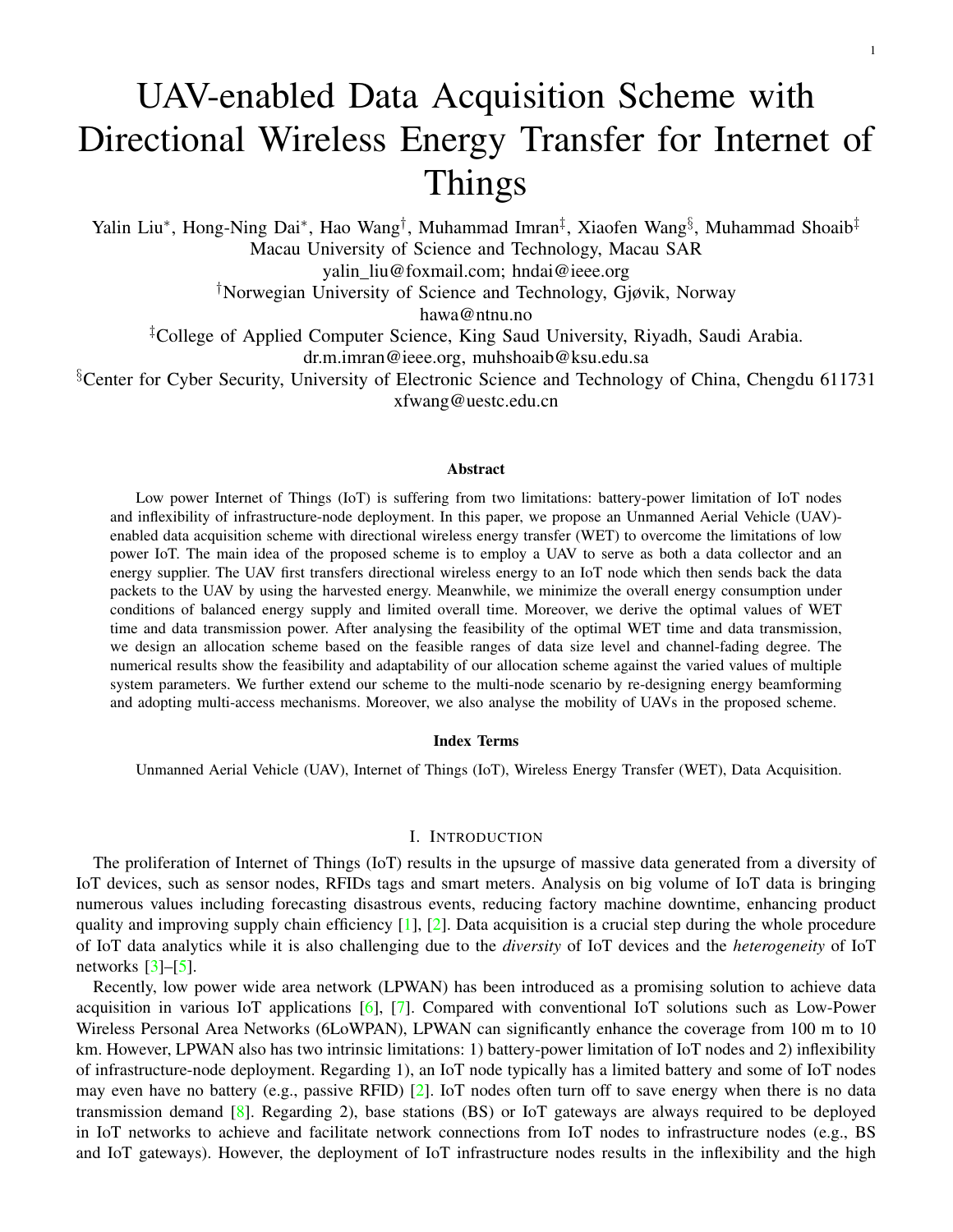update the optimal **w** as  $\frac{v_1}{kv_1k}$ . The updated optimal BF vector leads to the maximum harvested power  $\lambda_1 P_{ET}/kv_1k^2$ at the IoT node.

#### APPENDIX B

*Proof* of Theorem [1](#page-6-0)

The derivation steps are as follows. The objective function in  $P1$  (i.e., the overall energy consumption  $e_{overall}$  =  $P_{ET}$ αT) can be reduced to WET time  $\alpha T$ ; since  $P_{ET}$  is assumed to be a fixed value as shown in the communication design of Subsection [II-A.](#page-3-1) Substituting the expression of  $T$  to  $P1$ , we can reduce the three variables to two variables:  $\alpha$  and p. Accordingly, we update P1 to an simplified problem P2 as follows:

$$
(P2): \min_{p,\alpha} \frac{\alpha l}{(1-\alpha)B \log_2\left(1 + \frac{p\text{tr}(\mathbf{H})}{N_{noise}}\right)}
$$
  
s.t. 
$$
\frac{\frac{\alpha l \zeta \lambda_1 P_{ET}}{k \mathbf{v}_1 k^2}}{(1-\alpha)B \log_2\left(1 + \frac{p\text{tr}(\mathbf{H})}{N_{noise}}\right)} = \frac{lp}{B \log_2\left(1 + \frac{p\text{tr}(\mathbf{H})}{N_{noise}}\right)},
$$

$$
\frac{l}{(1-\alpha)B \log_2\left(1 + \frac{p\text{tr}(\mathbf{H})}{N_{noise}}\right)} T^{\max}.
$$

However, the objective function in above problem is non-convex to  $\alpha$ . Therefore, we set a new variable  $\beta = 1/\alpha$ to replace  $\alpha$ . We construct a new equivalent problem  $P_3$  as follows.

$$
(P3): \max_{p,\beta} (\beta \quad 1) \log_2 \left( 1 + \frac{ptr(H)}{N_{noise}} \right),
$$
  
s.t.  $l\beta$   $(\beta \quad 1)B \log_2 \left( 1 + \frac{ptr(H)}{N_{noise}} \right)T^{\max} = 0,$   
 $p(\beta \quad 1) \quad \frac{\zeta \lambda_1 P_{ET}}{k\mathbf{v}_1 k^2} = 0,$ 

In P3, both objective functions and constraints are either convex or affine for all variables. Therefore, we can derive the global optimal solution of three variables (i.e.,  $\alpha^{opt} = 1/\beta^{opt}$ ,  $T^{opt}$  and  $p^{opt}$ ) by Karush-Kuhn-Tucker (KKT) conditions [\[54\]](#page-20-14).

1) Construct the Lagrange function of Problem P3 as follows:

$$
L(p, \beta, \lambda, \mu) = (\beta \quad 1) \log_2 \left( 1 + \frac{ptr(\mathbf{H})}{N_{noise}} \right)
$$
  
+  $\lambda \left( l\beta \quad (\beta \quad 1) B \log_2 \left( 1 + \frac{ptr(\mathbf{H})}{N_{noise}} \right) T^{\max} \right)$   
+  $\mu \left( p(\beta \quad 1) \quad \frac{\zeta \lambda_1 P_{ET}}{k v_1 k^2} \right),$ 

where  $\lambda$  and  $\mu$  are Lagrange multipliers integrating all inequality-constraints into a Lagrange function as the new objective function.

2) Compute KKT equation groups: the first-order necessary condition for two variables *(KKT 1)* and *(KKT 2)*,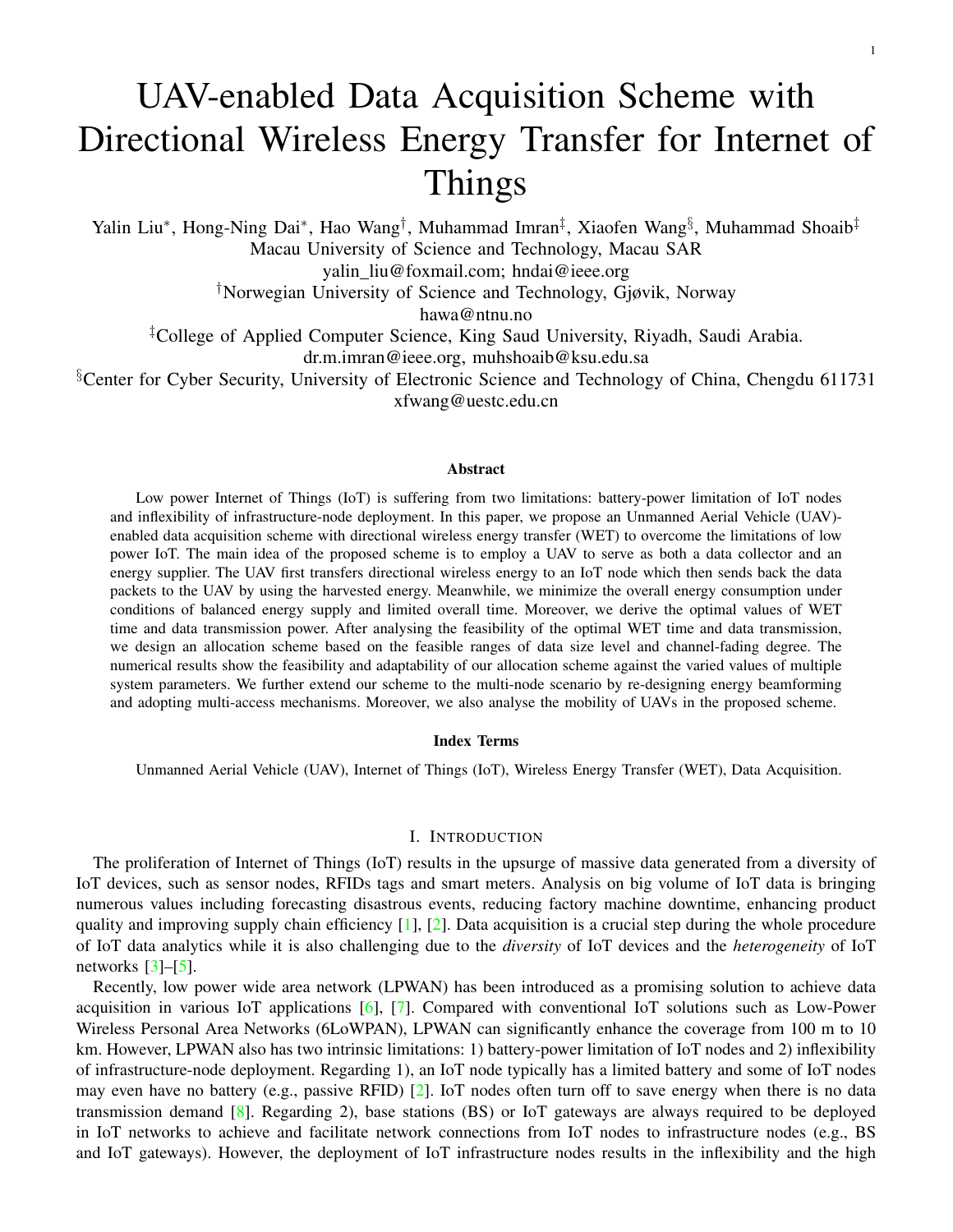inequality-constraints *(KKT 3)* and Lagrange condition *(KKT 4)*, as follows

$$
\partial \mathcal{L}/\partial p_{opt}' = 0, \tag{KKT 1}
$$

$$
\partial L/\partial \beta_{\text{Jopt}} = 0, \tag{KKT 2}
$$

$$
\mu^{opt} \left( p^{opt} (\beta^{opt} \quad 1) \quad \zeta \frac{\lambda_1 P_{ET}}{k \mathbf{v}_1 k^2} \right) = 0,
$$
\n
$$
\mu^{opt} > 0,
$$
\n
$$
p(\beta^{opt} \quad 1) \quad \zeta \frac{\lambda_1 P_{ET}}{k \mathbf{v}_1 k^2} = 0.
$$
\n(KKT 3)\n
$$
\lambda^{opt} (l\beta^{opt} \quad (\beta^{opt} \quad 1)B \log_2 \left( 1 + \frac{p^{opt} \text{tr}(H)}{N_{noise}} \right) T^{\text{max}}) = 0,
$$
\n
$$
\lambda^{opt} \quad 0,
$$
\n
$$
l\beta^{opt} \quad (\beta^{opt} \quad 1)B \log_2 \left( 1 + \frac{p^{opt} \text{tr}(H)}{N_{noise}} \right) T^{\text{max}} \quad 0,
$$
\n(KKT 4)

According to *(KKT 1)*, we have expression of  $\mu^{opt}$  in P3

<span id="page-17-0"></span>
$$
\mu^{opt} = \frac{\lambda^{opt} T^{\max} B + 1}{p + \frac{N_{noise}}{\text{tr}(H)}}.
$$
\n(16)

Substituting Eq. [\(16\)](#page-17-0) to *(KKT 2)*, we obtain  $p^{opt}$  and  $\lambda^{opt}$  in  $P3$ 

<span id="page-17-1"></span>
$$
\log_2\left(1+\frac{p^{opt}\text{tr}(\boldsymbol{H})}{N_{noise}}\right)=\frac{\lambda^{opt}l+\frac{p^{opt}(\lambda^{opt}T^{\max}B+1)}{p^{opt}+\frac{N_{noise}}{\text{tr}(\boldsymbol{H})}}}{\lambda^{opt}T^{\max}B+1}
$$
(17)

According to Eq. [\(16\)](#page-17-0), we determine  $\mu^{opt} > 0$ . Then substituting  $\mu^{opt} > 0$  to *(KKT 3)*, we get the following equation

$$
p^{opt}(\beta^{opt} \quad 1) \quad \zeta \frac{\lambda_1 P_{ET}}{k \mathbf{v}_1 k^2} = 0.
$$

Solving the above equation, we got the optimal value of  $\beta$  as follows

$$
\beta^{opt} = \zeta \frac{\lambda_1 P_{ET}}{k \mathbf{v}_1 k^2} / p^{opt} + 1.
$$

Since  $\beta^{opt} = 1/\alpha^{opt}$ , we derive the optimal WET time factor of P3 as follows

<span id="page-17-2"></span>
$$
\alpha^{opt} = p^{opt} / (\zeta \frac{\lambda_1 P_{ET}}{k \mathbf{v}_1 k^2} + p^{opt}).
$$
\n(18)

3) For the final solution, we have two branches because of the indeterminate sign of  $\lambda^{opt}$ .

When  $\lambda^{opt} = 0$ ,  $T^{opt} < T^{max}$  always holds. Substituting  $\lambda^{opt} = 0$  to Eq. [\(17\)](#page-17-1), we get

$$
\log_2\left(1+\frac{p^{opt}\text{tr}(\boldsymbol{H})}{N_{noise}}\right)=\frac{p^{opt}}{p^{opt}+\frac{N_{noise}}{\text{tr}(\boldsymbol{H})}}.
$$

Solving the above equation, we get the optimal data transmission power in *Case 1* of Theorem [1,](#page-6-0) i.e.,  $p_1^{opt} =$  $2N_{noise}/tr(H)$ . Accordingly, we derive the optimal value  $\alpha^{opt}$  by substituting  $p^{opt}$  to Eq. [\(18\)](#page-17-2). Meanwhile, we can derive  $T^{opt}$  by substituting  $p^{opt}$  to Eq. [\(2\)](#page-5-1) and Eq. [\(7a\)](#page-6-3). In addition, substituting all above optimal expressions to the inequality  $l\beta^{opt}$  ( $\beta^{opt}$  1)  $\overline{B} \log_2 \left(1 + \frac{\overline{p}^{opt} \text{tr}(\mathbf{H})}{N_{noise}}\right) T^{\text{max}}$  0 in *(KKT 4)*, we get the feasible channel-fading range for *Case [1](#page-6-0)* of Theorem 1 in Eq. [\(6\)](#page-6-1).

When  $\lambda^{opt} > 0$ ,  $T^{opt} = T^{\text{max}}$  always holds. Substituting  $\lambda^{opt} > 0$  to *(KKT4)*, we get the equation

 $l\beta$  ( $\beta$  1)  $B \log_2(1 + ptr(H)/N_{noise})$   $T^{max} = 0$ .

Solving the above equation, we get the optimal data transmission power as Eq. [\(9b\)](#page-6-4) in *Case 2* of Theorem [1.](#page-6-0)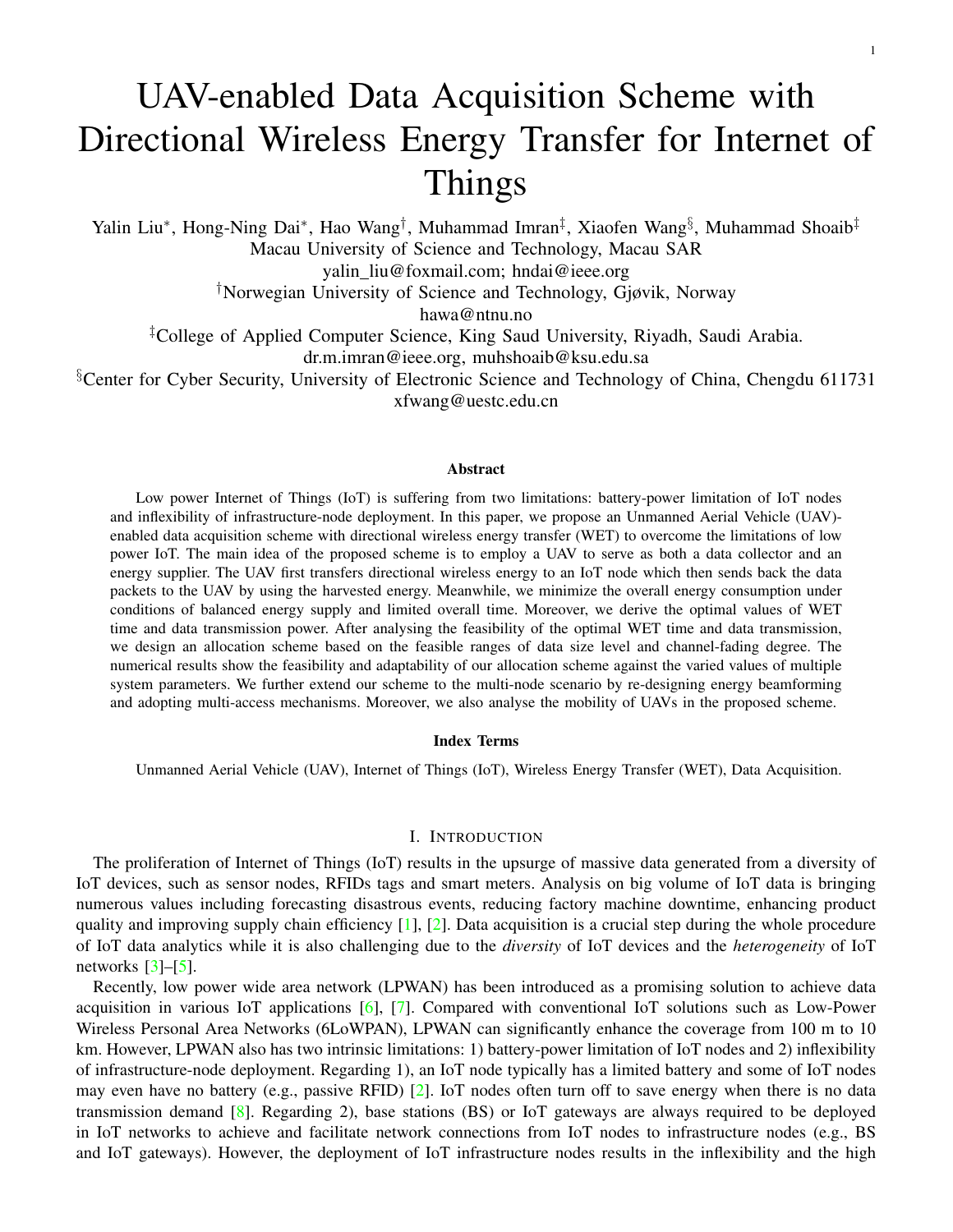Following the similar steps of the derivation of *Case 1*, we derive the optimal value  $\alpha^{opt}$  by substituting  $p^{opt}$ to Eq. [\(18\)](#page-17-2). The value of  $T^{opt}$  is fixed as  $T^{max}$ . Substituting all optimal expressions to Eq. [\(16\)](#page-17-0), we get expression of  $\lambda^{opt}$  as

$$
\lambda^{opt} = \frac{1}{\frac{l}{\log_2\left(1 + \frac{p^{opt} \pi(H)}{N_{noise}}\right) \frac{p^{opt}}{p^{opt} + \frac{N_{noise}}{\pi(H)}}} T^{\max} B}.
$$

Substituting the above equation to  $\lambda^{opt} > 0$ , we get the feasible channel-fading range for *Case* 2 of Theorem [1](#page-6-0) in Eq. [\(8\)](#page-6-2).

# APPENDIX C

*Proof* of Lemma [1](#page-7-4)

The large-scale fading value  $h_0$  can be calculated by a probability-weighted combination of path-loss components of LoS and NLoS. For convenience of calculation, we transform the  $dB$  form of the probabilistic mean path-loss model to the linear form, as follows:

<span id="page-18-7"></span>
$$
h_0 = 10 \xrightarrow{\left(\frac{\text{Pr}_{LOS}\text{PL}_{LOS} + \text{Pr}_{NLOS}\text{PL}_{NLOS}}{10}\right)},\tag{19}
$$

where  $Pr_{LOS}$  is the LoS probability,  $Pr_{NLOS} = 1$  Pr<sub>LOS</sub> is the NLoS probability, PL<sub>LOS</sub> and PL<sub>NLOS</sub> denote the corresponding path loss effects of LoS and NLoS links, respectively. According to the previous studies [\[45\]](#page-20-5), [\[55\]](#page-20-15), [\[56\]](#page-20-16), PL $_{LOS}$ , PL $_{NLOS}$  are modelled as follows, respectively,

<span id="page-18-6"></span>
$$
\begin{cases}\n\text{PL}_{LOS} = \text{PL}_{FS}(d_0) + 10\varepsilon_{LoS} \log(d), \\
\text{PL}_{NLOS} = \text{PL}_{FS}(d_0) + 10\varepsilon_{NLoS} \log(d),\n\end{cases}
$$
\n(20)

where PL<sub>FS</sub>(d<sub>0</sub>) is the free space path loss given by 20 log( $d_0f_c4\pi/c$ ) with d<sub>0</sub> being the free-space reference distance,  $f_c$  being the carrier frequency and c being the speed of light.  $\varepsilon_{LoS}$  and  $\varepsilon_{NLoS}$  are the path loss exponents for LoS and NLoS links.

Substituting Eq.  $(20)$  into Eq.  $(19)$ , we get the following derivation process:

$$
h_0 = 10^{\frac{\Pr_{LOS}PL_{LOS} + \Pr_{NLOS}PL_{NLOS}}{10}} = 10^{\frac{\Pr_{LOS}10 log \left(\left(\frac{d_0 f_c 4\pi}{c}\right)^2 d^{\varepsilon}LoS\right) + \Pr_{NLOS}10 log \left(\left(\frac{d_0 f_c 4\pi}{c}\right)^2 d^{\varepsilon}NLoS\right)}}{10}} = \left(\frac{d_0 f_c 4\pi}{c}\right)^{2Pr_{LOS}} d^{Pr_{LOS}E_{LoS}} \left(\frac{d_0 f_c 4\pi}{c}\right)^{2Pr_{NLOS}} d^{Pr_{NLOS}E_{NLoS}} = \left(\frac{d_0 f_c 4\pi}{c}\right)^2 d^{Pr_{LOS}E_{NLoS}}.
$$

#### **REFERENCES**

- <span id="page-18-0"></span>[1] P. N. Borza, M. Machedon-Pisu, and F. Hamza-Lup, "Design of Wireless Sensors for IoT with Energy Storage and Communication Channel Heterogeneity," *Sensors*, vol. 19, no. 15, p. 3364, 2019.
- <span id="page-18-1"></span>[2] S. Li, L. Da Xu, and S. Zhao, "5G Internet of Things: A survey," *Journal of Industrial Information Integration*, vol. 10, pp. 1–9, 2018.
- <span id="page-18-2"></span>[3] L. Lan, R. Shi, B. Wang, and L. Zhang, "An IoT Unified Access Platform for Heterogeneity Sensing Devices Based on Edge Computing," *IEEE Access*, vol. 7, pp. 44 199–44 211, 2019.
- [4] E. Ahmed, I. Yaqoob, I. A. T. Hashem, I. Khan, A. I. A. Ahmed, M. Imran, and A. V. Vasilakos, "The role of big data analytics in internet of things," *Computer Networks*, vol. 129, pp. 459–471, 2017.
- <span id="page-18-3"></span>[5] H.-N. Dai, R. C.-W. Wong, H. Wang, Z. Zheng, and A. V. Vasilakos, "Big data analytics for large scale wireless networks: Challenges and opportunities," *ACM Computing Surveys*, 2019.
- <span id="page-18-4"></span>[6] K. Mekki, E. Bajic, F. Chaxel, and F. Meyer, "Overview of cellular LPWAN technologies for IoT deployment: Sigfox, LoRaWAN, and NB-IoT," in *2018 IEEE International Conference on Pervasive Computing and Communications Workshops (PerCom Workshops)*. IEEE, 2018, pp. 197–202.
- <span id="page-18-5"></span>[7] Y. Mehmood, F. Ahmad, I. Yaqoob, A. Adnane, M. Imran, and S. Guizani, "Internet-of-things-based smart cities: Recent advances and challenges," *IEEE Communications Magazine*, vol. 55, no. 9, pp. 16–24, 2017.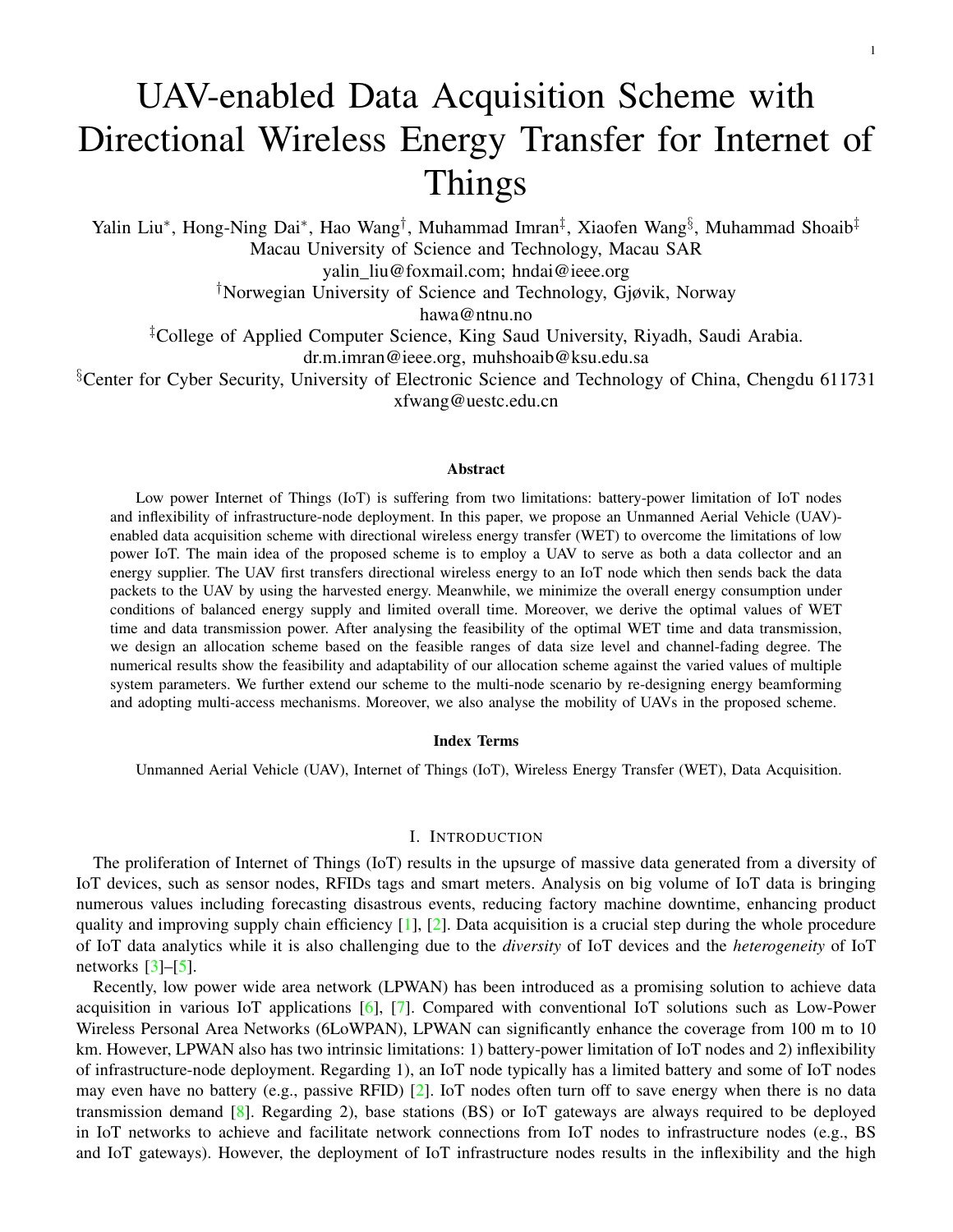- <span id="page-19-0"></span>[8] Z. Sheng, D. Tian, and V. C. Leung, "Toward an energy and resource efficient internet of things: A design principle combining computation, communications, and protocols," *IEEE Communications Magazine*, vol. 56, no. 7, pp. 89–95, 2018.
- <span id="page-19-1"></span>[9] K. Mekki, E. Bajic, F. Chaxel, and F. Meyer, "A comparative study of LPWAN technologies for large-scale IoT deployment," *ICT express*, vol. 5, no. 1, pp. 1–7, 2019.
- <span id="page-19-2"></span>[10] Y. Zeng, J. Xu, and R. Zhang, "Energy minimization for wireless communication with rotary-wing UAV," *IEEE Transactions on Wireless Communications*, vol. 18, no. 4, pp. 2329–2345, 2019.
- <span id="page-19-18"></span>[11] W. Xu, S. Wang, S. Yan, and J. He, "An Efficient Wideband Spectrum Sensing Algorithm for Unmanned Aerial Vehicle Communication Networks," *IEEE Internet of Things Journal*, vol. 6, no. 2, pp. 1768–1780, 2018.
- [12] F. Shen, G. Ding, Z. Wang, and Q. Wu, "UAV-Based 3D Spectrum Sensing in Spectrum-Heterogeneous Networks," *IEEE Transactions on Vehicular Technology*, 2019.
- [13] A. Alsharoa, N. M. Neihart, S. W. Kim, and A. E. Kamal, "Multi-band RF Energy and Spectrum Harvesting in Cognitive Radio Networks," in *2018 IEEE International Conference on Communications (ICC)*. IEEE, 2018, pp. 1–6.
- <span id="page-19-3"></span>[14] X. Liu, M. Guan, X. Zhang, and H. Ding, "Spectrum Sensing Optimization in an UAV-Based Cognitive Radio," *IEEE Access*, vol. 6, pp. 44 002–44 009, 2018.
- <span id="page-19-4"></span>[15] D. Yang, Q. Wu, Y. Zeng, and R. Zhang, "Energy tradeoff in ground-to-UAV communication via trajectory design," *IEEE Transactions on Vehicular Technology*, vol. 67, no. 7, pp. 6721–6726, 2018.
- <span id="page-19-5"></span>[16] M. Mozaffari, W. Saad, M. Bennis, and M. Debbah, "Mobile Unmanned Aerial Vehicles (UAVs) for Energy-Efficient Internet of Things Communications," *IEEE Transactions on Wireless Communications*, vol. 16, no. 11, pp. 7574–7589, 2017.
- <span id="page-19-6"></span>[17] Q. Yang and S. J. Yoo, "Optimal UAV Path Planning: Sensing Data Acquisition Over IoT Sensor Networks Using Multi-Objective Bio-Inspired Algorithms," *IEEE Access*, vol. 6, no. 99, pp. 13 671–13 684, 2018.
- <span id="page-19-7"></span>[18] S. Ullah, K.-I. Kim, K. H. Kim, M. Imran, P. Khan, E. Tovar, and F. Ali, "UAV-enabled healthcare architecture: Issues and challenges," *Future Generation Computer Systems*, vol. 97, pp. 425–432, 2019.
- <span id="page-19-8"></span>[19] L. R. Varshney, "Transporting information and energy simultaneously," in *IEEE International Symposium on Information Theory*, 2013, pp. 1612–1616.
- <span id="page-19-9"></span>[20] Y. Alsaba, S. K. A. Rahim, and C. Y. Leow, "Beamforming in wireless energy harvesting communications systems: A survey," *IEEE Communications Surveys & Tutorials*, vol. 20, no. 2, pp. 1329–1360, 2018.
- <span id="page-19-10"></span>[21] R. Zhang and C. K. Ho, "MIMO Broadcasting for Simultaneous Wireless Information and Power Transfer," *IEEE Transactions on Wireless Communications*, vol. 12, no. 5, pp. 1989–2001, 2013.
- <span id="page-19-26"></span>[22] J. Xu and R. Zhang, "Energy beamforming with one-bit feedback," *IEEE Transactions on Signal Processing*, vol. 62, no. 20, pp. 5370–5381, 2014.
- <span id="page-19-11"></span>[23] S. Buzzi and C. D'Andrea, "Energy Efficiency and Asymptotic Performance Evaluation of Beamforming Structures in Doubly Massive MIMO mmWave Systems," *IEEE Transactions on Green Communications and Networking*, vol. 2, no. 2, pp. 385–396, 2018.
- <span id="page-19-12"></span>[24] B. Ji, Y. Li, B. Zhou, C. Li, K. Song, and H. Wen, "Performance Analysis of UAV Relay Assisted IoT Communication Network Enhanced With Energy Harvesting," *IEEE Access*, vol. 7, pp. 38 738–38 747, 2019.
- [25] H. Wang, J. Wang, G. Ding, L. Wang, T. A. Tsiftsis, and P. K. Sharma, "Resource Allocation for Energy Harvesting-Powered D2D Communication Underlaying UAV-Assisted Networks," *IEEE Transactions on Green Communications and Networking*, vol. 2, no. 1, pp. 14–24, March 2018.
- [26] L. Yang, J. Chen, M. O. Hasna, and H. Yang, "Outage Performance of UAV-Assisted Relaying Systems With RF Energy Harvesting," *IEEE Communications Letters*, vol. 22, no. 12, pp. 2471–2474, Dec 2018.
- <span id="page-19-13"></span>[27] J. Xu, Y. Zeng, and R. Zhang, "UAV-Enabled Wireless Power Transfer: Trajectory Design and Energy Optimization," *IEEE Transactions on Wireless Communications*, vol. PP, no. 99, pp. 1–1, 2017.
- <span id="page-19-14"></span>[28] Y. Karaca, M. Cicek, O. Tatli, A. Sahin, S. Pasli, M. F. Beser, and S. Turedi, "The potential use of unmanned aircraft systems (drones) in mountain search and rescue operations," *The American journal of emergency medicine*, vol. 36, no. 4, pp. 583–588, 2018.
- <span id="page-19-15"></span>[29] H. Hellaoui, O. Bekkouche, M. Bagaa, and T. Taleb, "Aerial Control System for Spectrum Efficiency in UAV-to-Cellular Communications," *IEEE Communications Magazine*, vol. 56, no. 10, pp. 108–113, 2018.
- <span id="page-19-16"></span>[30] N. Kouzayha, H. Elsawy, Z. Dawy, and J. G. Andrews, "Analysis of an ID-Based RF Wake-Up Solution for IoT over Cellular Networks," in *IEEE GLOBECOM Workshops*, 2017, pp. 1–6.
- <span id="page-19-17"></span>[31] J. Chen, Z. Dai, and Z. Chen, "Development of Radio-Frequency Sensor Wake-Up with Unmanned Aerial Vehicles as an Aerial Gateway," *Sensors*, vol. 19, no. 5, p. 1047, 2019.
- <span id="page-19-19"></span>[32] S. Rao, A. L. Swindlehurst, and H. Pirzadeh, "Massive mimo channel estimation with 1-bit spatial sigma-delta adcs," in *ICASSP 2019-2019 IEEE International Conference on Acoustics, Speech and Signal Processing (ICASSP)*. IEEE, 2019, pp. 4484–4488.
- <span id="page-19-20"></span>[33] J. Zhao, F. Gao, L. Kuang, Q. Wu, and W. Jia, "Channel Tracking with Flight Control System for UAV mmWave MIMO Communications," *IEEE Communications Letters*, vol. 22, no. 6, pp. 1224–1227, 2018.
- <span id="page-19-21"></span>[34] M. Magno, V. Jelicic, B. Srbinovski, V. Bilas, E. Popovici, and L. Benini, "Design, implementation, and performance evaluation of a flexible low-latency nanowatt wake-up radio receiver," *IEEE Transactions on Industrial Informatics*, vol. 12, no. 2, pp. 633–644, April 2016.
- <span id="page-19-25"></span>[35] D. Ghose, F. Y. Li, and V. Pla, "MAC Protocols for Wake-Up Radio: Principles, Modeling and Performance Analysis," *IEEE Transactions on Industrial Informatics*, vol. 14, no. 5, pp. 2294–2306, May 2018.
- <span id="page-19-22"></span>[36] D. Hedlund, "Motor system design for large UAV," [http://www.diva-portal.org/smash/get/diva2:1131267/FULLTEXT01.pdf,](http://www.diva-portal.org/smash/get/diva2:1131267/FULLTEXT01.pdf) june 5, 2017.
- [37] D. F. Finger, F. Götten, C. Braun, and C. Bil, "On Aircraft Design Under the Consideration of Hybrid-Electric Propulsion Systems," in *Asia-Pacific International Symposium on Aerospace Technology*. Springer, 2018, pp. 1261–1272.
- <span id="page-19-23"></span>[38] N. S. Brun, "Preliminary design of a fuel cell-battery hybrid propulsion system for a small vtol uav," Master's thesis, University of Stavanger, Norway, 2018.
- <span id="page-19-24"></span>[39] Qualcomm, "LTE Unmanned Aircraft Systems Trial Report," [https://www.qualcomm.com/documents/lte-unmanned-aircraft-systems](https://www.qualcomm.com/documents/lte-unmanned-aircraft-systems-trial-report)[trial-report,](https://www.qualcomm.com/documents/lte-unmanned-aircraft-systems-trial-report) san Diego, CA, USA, 2017.